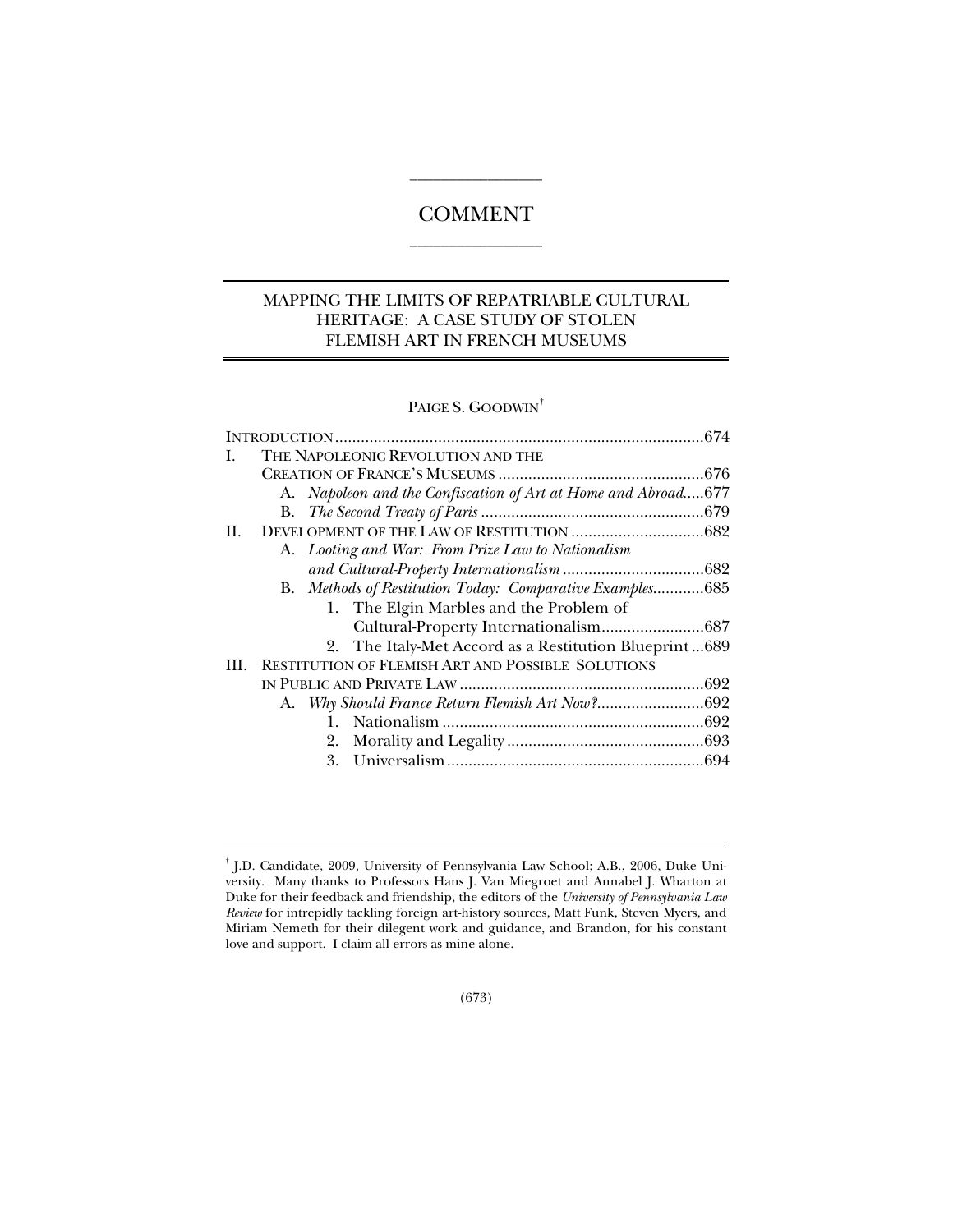|  | D. The Italy-Met Accord as a Model for Formal Negotiation701 |  |
|--|--------------------------------------------------------------|--|
|  |                                                              |  |

#### **INTRODUCTION**

On June 20, 1939, Adolf Hitler called upon Hans Posse, one of his chief advisors, to establish the Sonderauftrag Linz ("Special Project Linz")—a cultural complex in the Führer's hometown. The showpiece of the propagandistic cultural center would be the Führermuseum, a grand museum housing the most revered European artwork from every century.<sup>1</sup> By the end of the war, the Nazis had stolen more than 21,000 paintings, sculptures, and other art pieces for Hitler's museum.<sup>2</sup> Upon discovering the large-scale pillaging when the war ended,<sup>3</sup> the Allies mounted a well-publicized campaign to return the stolen art to its rightful owners.<sup>4</sup> For essentially the first time in history, the international art community launched a coordinated campaign to repatriate stolen art and revise museum acquisition policies. Beyond returning many of the stolen works, the postwar movement

<sup>1</sup> *See* FREDERIC SPOTTS, HITLER AND THE POWER OF AESTHETICS 187-88 (2003); William J. Diebold, *The Politics of Derestoration: The Aegina Pediments and the German Confrontation with the Past*, ART J., Summer 1995, at 60, 62-63 (describing Hitler's plan for transforming Munich into a Nazi cultural center that would utilize many classical and neoclassical themes); *see also* JONATHAN PETROPOULOS, ART AS POLITICS IN THE THIRD REICH, 185-86 (1996) (describing the importance of acquiring stolen art to Hitler's collection for the Führermuseum). 2

Joshua E. Kastenberg, *The Legal Regime for Protecting Cultural Property During Armed Conflict*, 42 A.F. L. REV. 277, 288 n.49 (1997). For a helpful overview of Hitler's art policy and pillaging, see generally LYNN H. NICHOLAS, THE RAPE OF EUROPA: THE FATE OF EUROPE'S TREASURES IN THE THIRD REICH AND THE SECOND WORLD WAR (1994). For an account of Hitler's art collection after the war, see Gladys E. Hamlin, *European Art Collections and the War: Part II*, 4 C. ART J. 209, 210 (1945), noting that "records found at Neu-Schwanstein . . . show[ed] that twenty-one thousand works of art . . . had passed through the castle." 3 *See* Hamlin, *supra* note 2, at 209-10 (detailing the efforts led by the American

Seventh Army to locate Hitler's collection of stolen art at Neuschwanstein castle). 4

<sup>&</sup>lt;sup>4</sup> The United States created the Commission for the Protection and Salvaging of the Artistic and Historic Monuments in Europe—a group tasked with returning art stolen by the Nazis to its original owners. *See* Kastenberg, *supra* note 2, at 288 n.49.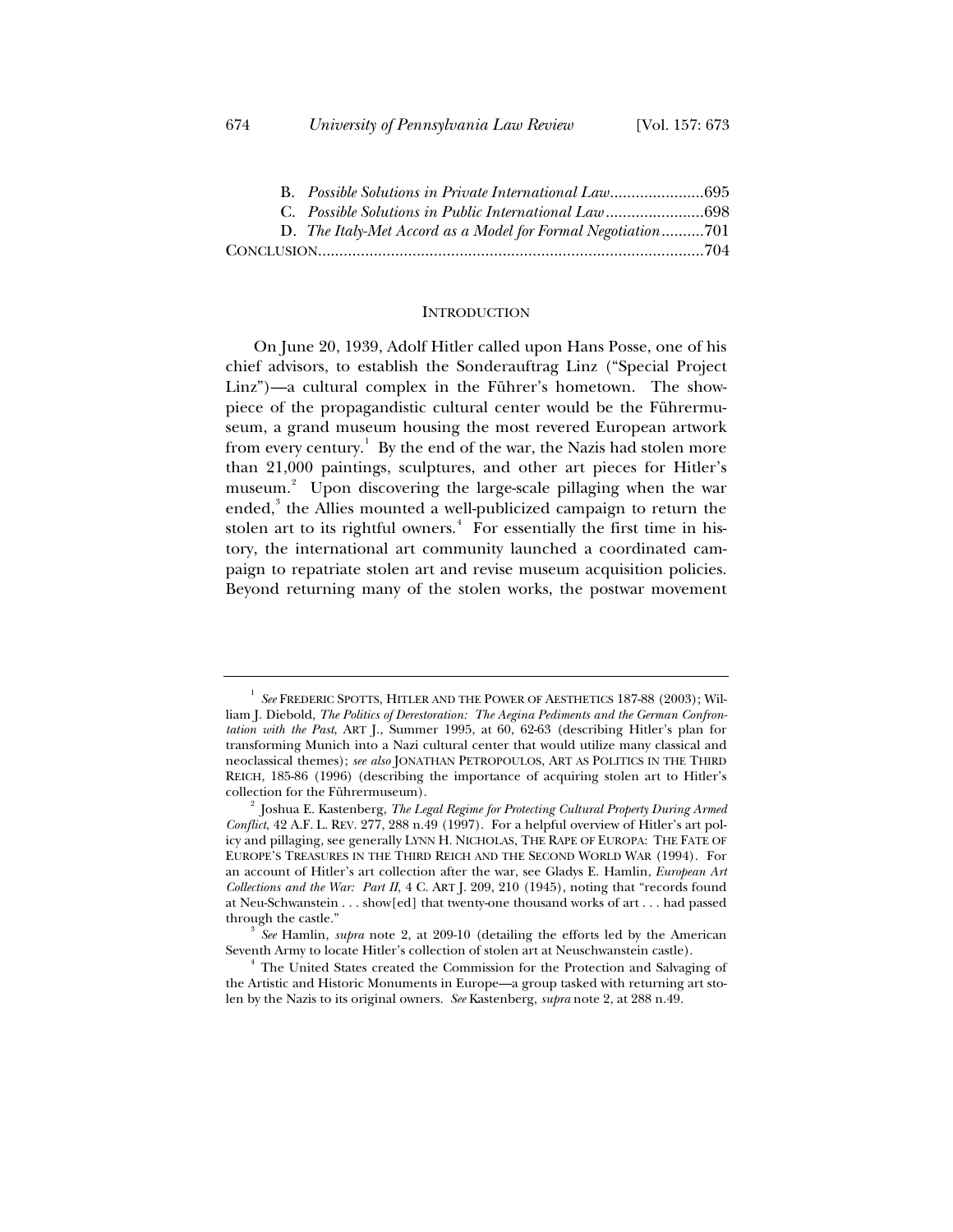resulted in the 1954 Hague Convention, which conceived the art world's newest buzzword: "cultural property."

Nearly two centuries before Hitler's art campaign, revolutionary and postrevolutionary French governments, particularly under Napoleon Bonaparte, oversaw many national political changes that implicated concepts of cultural property. Chief among these was the nationalization of the royal art collection at the Luxembourg Palace, later renamed the Musée Napoléon (and now known as the Louvre). Like Hitler, Napoleon envisioned a spectacular art museum bearing his name and charged French troops with confiscating art at home and in foreign conquests.<sup>7</sup> Between 1794 and 1813, art shipments arrived in France nearly every year from Italy, Belgium, Austria, the Netherlands, and Spain.<sup>8</sup> When the Musée Napoléon became too cramped with the spoils of war, Napoleon transferred art to regional museums throughout the country.<sup>9</sup> Although the 1815 Treaty of Paris ended the war in Europe, most works stolen by the Napoleonic armies remain in the Louvre or in French regional museums today.<sup>10</sup>

Art and cultural-heritage law has matured considerably in the last century, particularly in the wake of the Nazi art-looting operation. The concept of cultural property seems all encompassing, and the artlaw community is consumed by the goals of repatriation and restitution. Despite this intense focus on preserving cultural heritage, current private and public legal regimes prevent most repatriation claims for art stolen before the twentieth century, and the world's museums are not receptive to centuries-removed restitution claims. However,

<sup>&</sup>lt;sup>5</sup> Hague Convention for the Protection of Cultural Property in the Event of Armed Conflict, May 14, 1954, 36 Stat. 2279, 249 U.N.T.S. 215; *see also* Naomi Mezey, Essay, *The Paradoxes of Cultural Property*, 107 COLUM. L. REV. 2004, 2009 (2007) (tracking the emergence of cultural-property law after World War II). 6

For an overview of the transformation of the Luxembourg Palace from the royal collections to the modern Louvre, see ANDREW MCCLELLAN, INVENTING THE LOUVRE (1994).

<sup>7</sup> *See id.* at 115-18 (outlining Napoleon's concept for a glorious cultural center in Paris capped by the Musée Napoléon). 8 CECIL GOULD, TROPHY OF CONQUEST: THE MUSÉE NAPOLÉON AND THE CREA-

TION OF THE LOUVRE 77-79, 129 (1965); MCCLELLAN, *supra* note 6, at 114-19, 131, 198. 9 *See* GOULD, *supra* note 8, at 70-77; *see also* Edouard Pommier, *La création des* 

*musées de province: Les ratures de l'arrêté de l'an IX*, 39 LA REVUE DU LOUVRE ET DES MUSÉES DE FRANCE 328, 332 (1989) (describing the growing political pressure for Paris to share works with the regional museums).<br><sup>10</sup> *See, e.g.*, GOULD, *supra* note 8, at 125-28 (discussing the number of works re-

maining in France after postrevolutionary restitution, including about half of the Italian works and most of the Flemish works).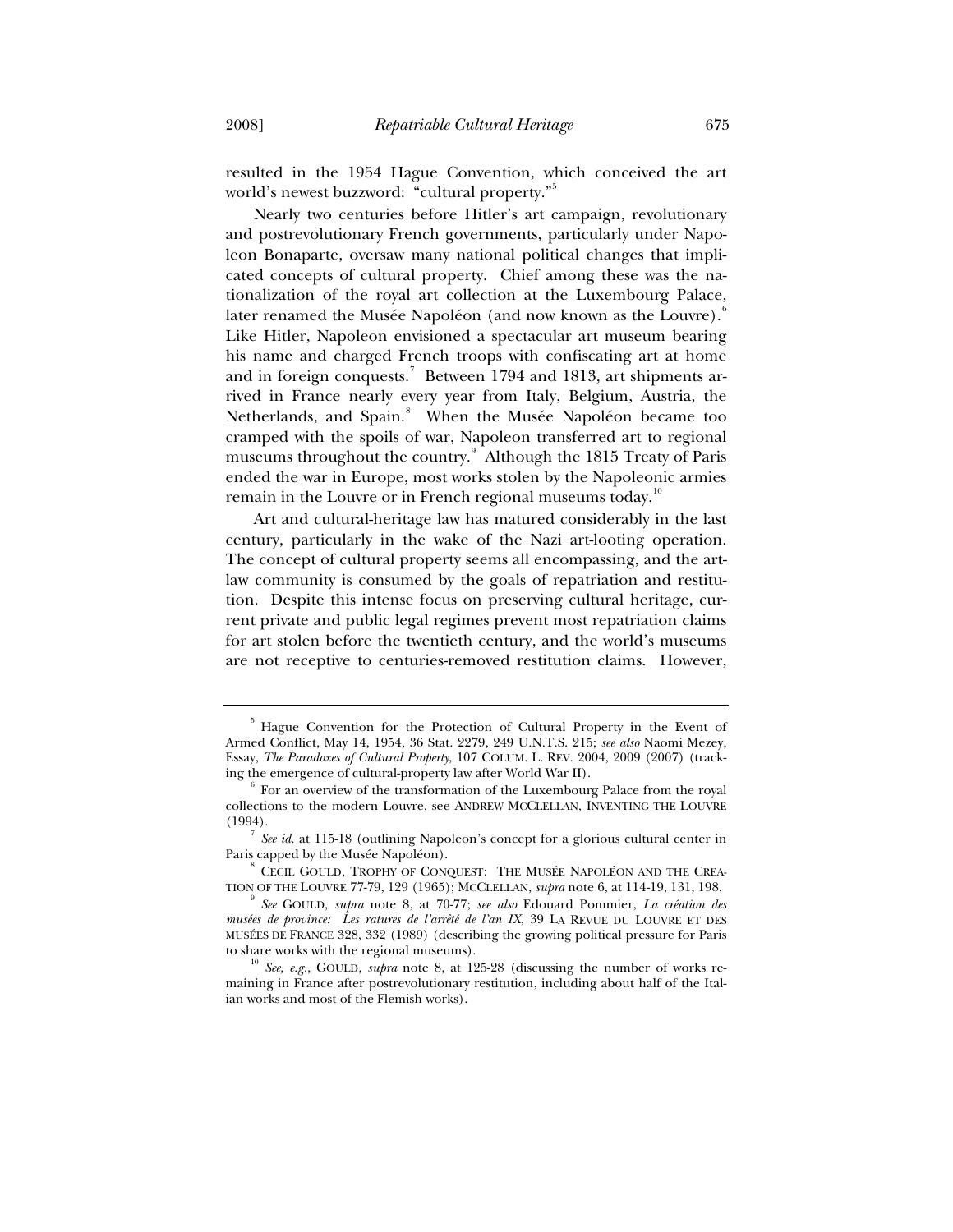much of the stolen cultural property in today's museums and private collections was, like the artwork taken by Napoleon's armies, stolen during the wars, revolutions, and colonial occupations of the eighteenth and nineteenth centuries.

This Comment explores the current legal paradox that allows for the repatriation of art taken during World War II while maintaining stolen Flemish art in the Louvre for eternity. Part I discusses the Napoleonic revolution and the creation of French museums relying on stolen European masterpieces for their collections. Even though the Second Treaty of Paris required some restitution of Italian and Austrian art, Flemish art taken by French troops remained in France even after peace was declared. Part II analyzes the development of the law of restitution from Roman prize law through World War II and presents examples of how nations today attempt formal and informal repatriation claims. Part III presents an argument for why France should return Flemish art to Belgium and describes what legal routes Belgium might take to retrieve its works of art.

The presence of Flemish art in French museums mimics other situations in which cultural objects were taken from their country of origin. Restitution claims invariably involve a struggle between nationalistic patriotism and our broader aspiration for international appreciation of other cultural traditions. Recognizing the perplexing boundaries of the seemingly broad world of repatriation claims, this Comment offers a replicable private-sector solution based on the accord between Italy and the Metropolitan Museum of Art (the Met) $11$ that balances repatriation and the art community's desire for public access to the world's art.

# I. THE NAPOLEONIC REVOLUTION AND THE CREATION OF FRANCE'S MUSEUMS

Throughout the eighteenth century, French nobility and intellectuals made great strides toward improving public access to the arts.<sup>12</sup> Semipublic display and appreciation of art took root in France before

<sup>&</sup>lt;sup>11</sup> *See infra* Part II.B.2. <sup>12</sup> These improvements were mostly the result of a royal command to rid artists of guild restrictions, which in turn allowed for the salon culture in Paris under the Royal Academy. As early as the fourteenth century, artists under royal protection were able to take commissions, hold improved legal status, and enjoy free studios and incredible architectural display space at the Louvre. As artists moved under the protection of the nation, the Academy was able to organize the best work in the salons. *See* THOMAS E. CROW, PAINTERS AND PUBLIC LIFE IN EIGHTEENTH CENTURY PARIS 23-25, 33-34 (1985).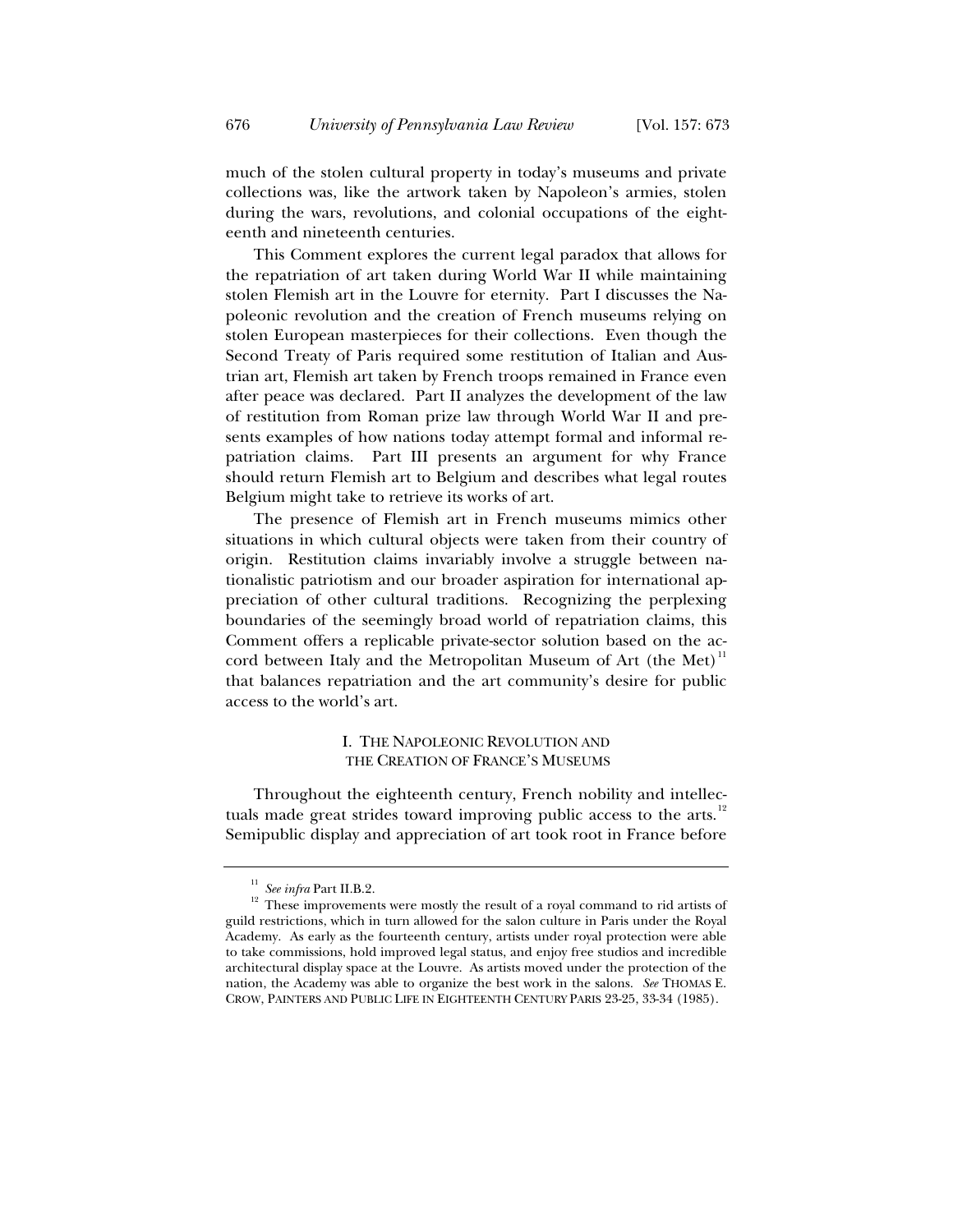the Revolution through the royally sanctioned seventeenth-century exhibits held occasionally by the Royal Academy.<sup>13</sup> In 1737, the first regular public exhibitions began at the Salon Carré in the Louvre.<sup>1</sup> Enthusiasm for art exhibitions amplified, and by the middle of the eighteenth century, the salon model and the public agenda of educating buyers and artists consumed Paris and spread to the provinces.<sup>15</sup> Many of the French regional museums had their roots before the Revolution as local art schools $^{16}$  or as meeting places for art connoisseurs<sup>17</sup> in this age of enlightenment.

In 1750, the French monarchy responded to public pressure by opening its collection at the Luxembourg Palace as a spectacle of royal magnificence.<sup>18</sup> As public exhibitions became more popular, more opportunities emerged for both royal and political leaders to use art as propaganda.<sup>19</sup> At the end of the century, France was culturally and politically ripe for revolution. Napoleon would, like previous French governments, take advantage of the public's desire for art and the potential propagandistic use of cultural property to meet his political goals.

## A. *Napoleon and the Confiscation of Art at Home and Abroad*

Following his rise to political control of France in 1799, Napoleon charged his Minister of the Interior, Jean-Antoine Chaptal, with establishing French economic and cultural superiority in Europe.<sup>20</sup> In particular, the Napoleonic regime believed that filling French regional

(1985); PIERRE QUARRÉ, LE MUSÉE DE DIJON 1 (2d ed. 1966). 17 *See, e.g.*, Michel Hilaire, *Introduction* to QUENTIN BUVELOT ET AL., TABLEAUX FLAMANDS ET HOLLANDAIS DU MUSÉE FABRE DE MONTPELLIER, at vii-viii (1998) (explaining the founding of a museum at Montpellier by a group of "bourgeois notables,"

<sup>&</sup>lt;sup>13</sup> *Id.* at 33-39.<br><sup>14</sup> *Id.* at 1. 15 *See generally* DANIEL J. SHERMAN, WORTHY MONUMENTS: ART MUSEUMS AND THE POLITICS OF CULTURE IN NINETEENTH-CENTURY FRANCE 97-98 (1989) (noting the enthusiasm for the arts throughout France in the decades leading up to the Revolution). 16 *See, e.g.*, *id.* at 97 (describing the origins of the museum in Bordeaux as a re-

gional teaching institution). The museum in Dijon was an art school and library until the local government converted the school into a rudimentary museum at the Estates of Burgundy. *See generally* PIERRE GEORGEL, LE MUSÉE DES BEAUX-ARTS DE DIJON

<sup>&</sup>lt;sup>18</sup> See MCCLELLAN, supra note 6, at 13.<br><sup>19</sup> See id. at 13-14.<br><sup>20</sup> See generally Jeff Horn & Margaret C. Jacob, *Jean-Antoine Chaptal and the Cultural Roots of French Industrialization*, 39 TECH.&CULTURE 671, 672 (1998) (outlining Chaptal's economic goals during the revolutionary period).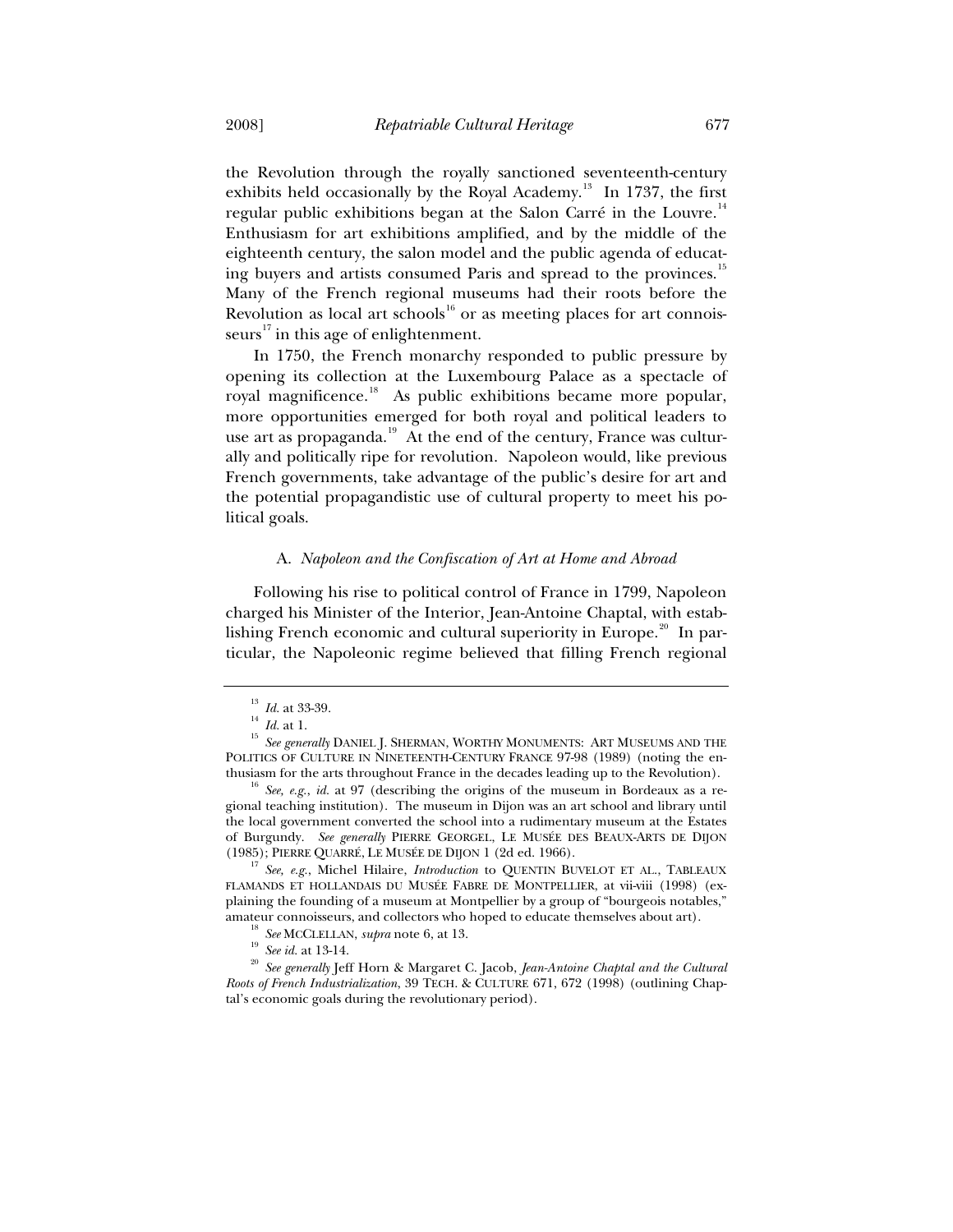museums with exquisite art and creating the Musée Napoléon in Paris would make France the cultural center of the Western world.<sup>21</sup> In order to meet this goal, the government first looked to artwork owned by the French people. It nationalized the royal art collection at the Luxembourg Palace and all Church property in France, and later confiscated assets belonging to émigrés.<sup>22</sup> Most of this art journeyed directly to regional cities, with local museums acting as "art depots" for the works seized from churches, abbeys, and the homes of royalty.<sup>23</sup>

To complement and expand upon local collections, French armies confiscated select European masterpieces from foreign aristocrats, religious buildings, and museums. $2^4$  In September 1794, the first stolen Belgian artwork arrived at the Musée Napoléon.<sup>25</sup> Over the course of France's foreign conquests, French armies would loot many of Belgium's largest churches and cathedrals and return with some of the most prized Flemish "old master" paintings. $26$  Many in France

<sup>24</sup> *See* MCCLELLAN, *supra* note 6, at 116-18 (detailing Napoleon's confiscations during his campaigns in Italy).

<sup>25</sup> *See id.* at 114-15 (describing the start of organized confiscations in Belgium and the arrival of the first shipment of Belgian art in September 1794).

<sup>&</sup>lt;sup>21</sup> *See* MCCLELLAN, *supra* note 6, at 91-123.<br><sup>22</sup> *See* SHERMAN, *supra* note 15, at 99 (recounting the revolutionary government's actions nationalizing church property in 1789, and, in the following three years, censoring religious associations and confiscating foreigners' property).

soring religious associations and confiscating foreigners' property). 23 *See, e.g.*, Blandine Chavanne, *De la collection au musée, l'exemple nancéien*, *in* DE L'AN II AU SACRE DE NAPOLÉON: LE PREMIER MUSÉE DE NANCY 12-13 (Blandine Chavanne & Clara Gelly-Saldia eds., 2001) (describing the transfer of confiscated art to a local painting school to create the musée des Beaux-Arts de Nancy in 1793); Marc Fumaroli, *The Birth of the Modern Museum*, *in* MASTERWORKS FROM THE MUSÉE DES BEAUX-ARTS, LILLE 1, 5-8 (John P. O'Neill ed., 1992) (providing an account of the transfer of Peter Paul Rubens's *Descent from the Cross* from a local Capuchin convent to the local

<sup>&</sup>lt;sup>26</sup> See Abbé Grégoire, Rapport sur les destructions opérées par le vandalisme, et sur les mo*yens de le réprimer*, *in* DÉCRET DE LA CONVENTION NATIONALE 22 (1794) (noting that France had acquired works by Crayer, Van Dyck, Rubens, and other Flemish masters to adorn the walls of French museums). Works by Rubens, David, and many other Flemish masters permeate French museum collections. *See, e.g.*, 3 L'ASSOCIATION DES CONSERVATEURS DE LA REGION NORD—PAS-DE-CALAIS, TRESORS DES MUSEES DU NORD DE LA FRANCE: LA PEINTURE FLAMANDE AU TEMPS DE RUBENS (1977) (reciting Descamps' 1769 description of *The Ecstasy of Mary Magdalene* taken from a Franciscan Church in Ghent and displayed at the Musée des Beaux-Arts in Lille); JOHN DENISON CHAMPLIN, JR.&CHARLES C. PERKINS, 4 CYCLOPEDIA OF PAINTERS AND PAINTINGS 378 (1887) (stating that *The Coronation of the Virgin* was taken from the Church of the Recollets in Antwerp); OLGA POPOVITCH, CATALOGUE DES PEINTURES DU MUSÉE DES BEAUX-ARTS DE ROUEN 35 (1978) (commenting that Gerard David's *Virgin and Saints* was stolen from the Sion Carmelites Convent in Bruges and is now at the museum in Rouen); Musée des Augustins Database, Le Christ entre les deux larrons, http://www.augustins.org/en/collections/bdd/fiche.asp?num=D+1805+6.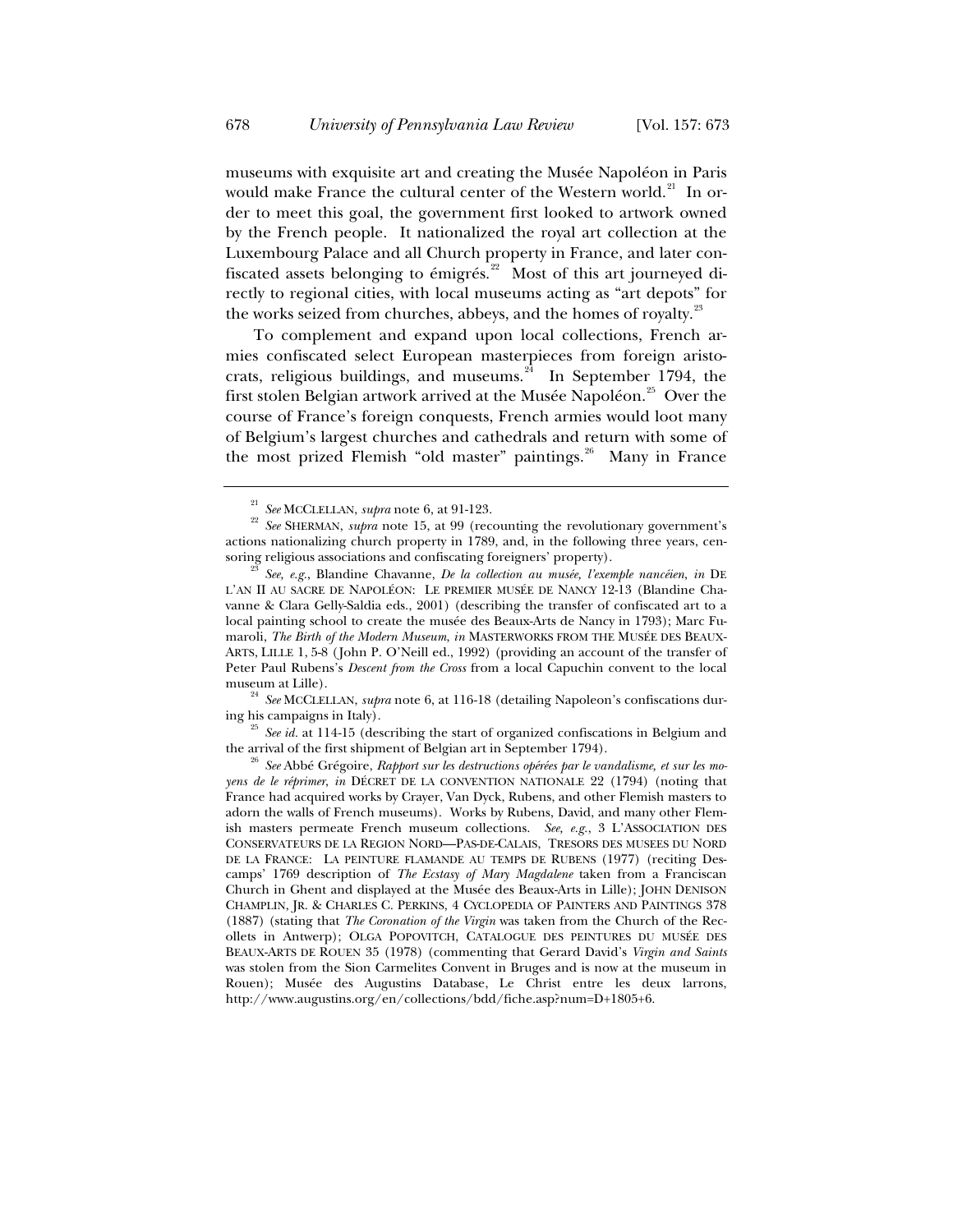viewed these actions not as looting, but as the restoration of the masterpieces to their rightful place in Europe's new, glorious cultural cen $ter$ —France. $2^2$ 

On August 31, 1801, Chaptal issued the Decree of 13 Fructidor year IX (the so-called "Chaptal Decree"), which institutionalized and coordinated local and national art-confiscation efforts.<sup>28</sup> The Decree provided for the distribution of batches of stolen artwork among the Louvre (then the Musée Napoléon) in Paris and fifteen regional cities.<sup>29</sup> Successive waves of artwork, carefully sorted in order to ensure that the French people would be able to view the very best art from around Europe, made their way across France in 1801, 1802, 1805, and 1811, and on to the walls of public museums.<sup>30</sup> In a report describing the Decree, Chaptal explained his initiative as an attempt to create bountiful public art collections featuring "une suite intérressante de tableaux de tous les maîtres, de tous les genres, de toutes les écoles."<sup>31</sup>

The fulfillment of the Chaptal Decree communicated a new sense of political legitimacy to French citizens. By creating a museum system filled with confiscated masterpieces, Napoleon showed the affluence of French culture in his nouveau regime. He further demonstrated the strength of French armies, which conquered both foreign nations and their art. French subjects in the provinces had fine art at their fingertips because of the policies of their new government and leader.

# B. *The Second Treaty of Paris*

When England and its allies defeated Napoleon in 1814, Belgium had been stripped of its artistic treasures, but the walls of French museums remained covered with stolen Belgian artwork. Concerned by

en/collections/bdd/fiche.asp?num=D+1805+6 (last visited Nov. 15, 2008) (noting that *Christ Between Two Criminals* was taken from a church in Antwerp and is now displayed at the museum in Toulouse); *see also* MCCLELLAN, *supra* note 6, at 111 (noting the transportation of Ruben's *Descent from the Cross* from Antwerp to the Louvre). 27 *See* MCCLELLAN, *supra* note 6, at 115-18 (excerpting parts of speeches by Napo-

leon's contemporaries expressing the view that artwork stolen from around Europe belonged in France). 28 *See* GOULD, *supra* note 8, at 75-77, 77 n.1 (presenting the September 1, 1800,

Chaptal Decree and noting some confusion as to the date of the Decree); *see also* Edouard Pommier, *Idéologie et musée à l'époque révolutionnaire*, *in* LES IMAGES DE LA RÉVO-

LUTION FRANÇAISE 57 (Michel Vovelle ed., 1988).<br>
<sup>29</sup> See GOULD, supra note 8, at 76-77.<br>
<sup>30</sup> See Chavanne, supra note 23, at 12-13.<br>
<sup>31</sup> Id. at 12 (quoting Chaptal's desire to amass "an interesting collection of works of all masters, from all genres and from all schools of art").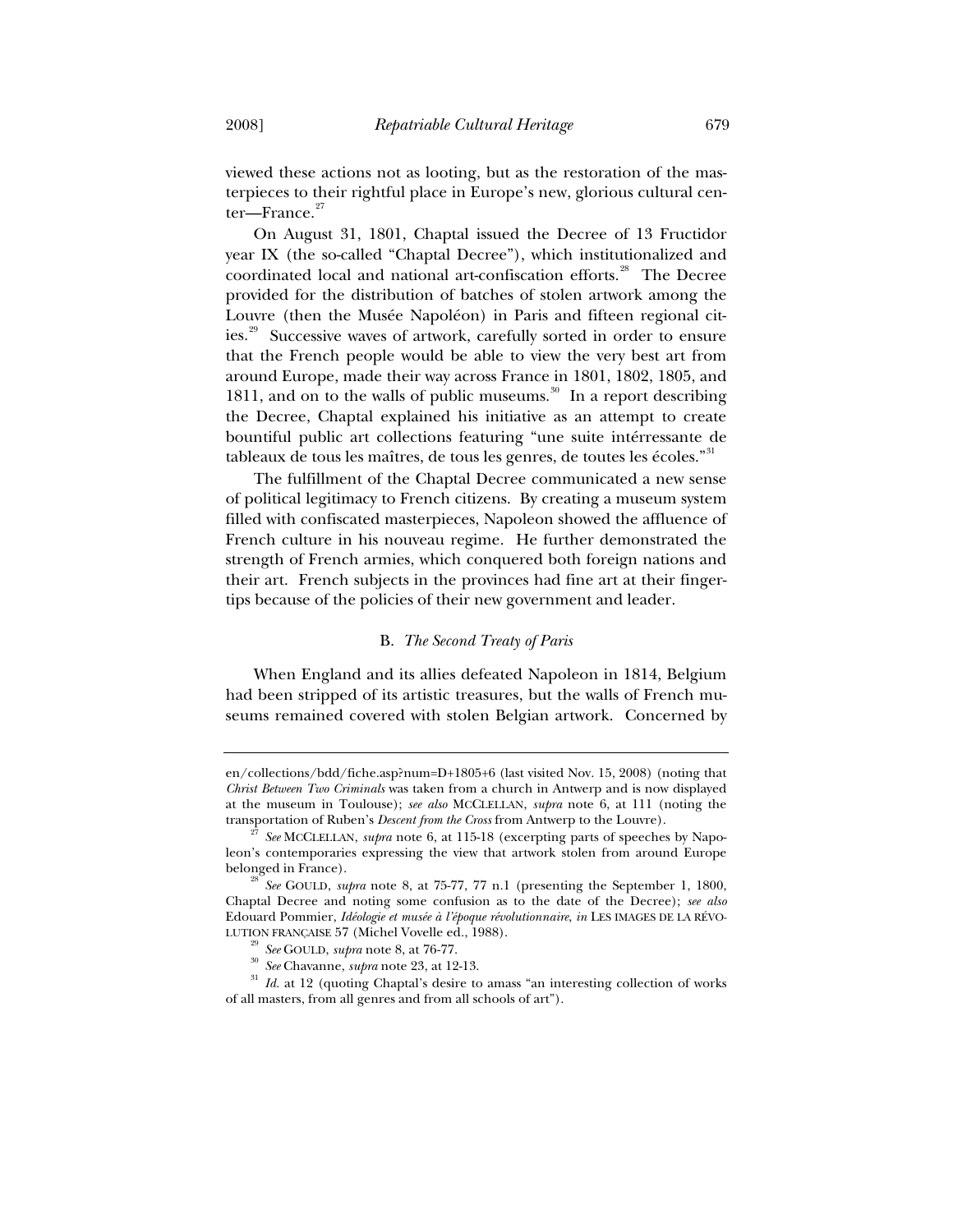this situation, the victorious British general, the Duke of Wellington, and Viscount Castlereagh, the Foreign Secretary, hoped to lay plans for art restoration. In correspondences written by Wellington and Castlereagh, the two men commented that the works in the Louvre and other French museums were effectively military trophies and that France should be required to return the  $art^3$ <sup>32</sup> Castlereagh believed that contemporary principles of property and military law required France to return art to the museums, homes, and churches from which they were stolen.<sup>33</sup>

The preliminary 1814 Convention and Treaty of Paris did not provide any guidelines for the return of stolen art. $34$  Therefore, when representatives of the British, Dutch, Prussian, and Russian vanquishers arrived in Paris to discuss a long-term peace treaty with France, the stolen art was a major topic. Although the French lobbied for a special convention protecting the art, the victors summarily rejected this proposal because it conflicted with the common law that existed at the time.<sup>35</sup> The Second Treaty of Paris, signed on November 20, 1815, forced France to return territories that it acquired in the war.<sup>36</sup> France was also pressured to restore to its owners any art taken by French troops as spoils of war. $\overline{3}$ 

<sup>&</sup>lt;sup>32</sup> See Letter from Viscount Castlereagh to Plenipotentiaries of Austria, Prussia, and Russia (Sept. 1815), *reprinted in* 3 B.S.P. 203, 206 ("Can the King [of France] feel his own dignity exalted, or his title improved, in being surrounded by Monuments of Art, which record not less the sufferings of his own illustrious house, than of the several Nations of Europe?"); Letter from Duke of Wellington to Viscount Castlereagh (Sept. 23, 1815), *reprinted in* 3 B.S.P. 207, 210 (arguing that the works were "obtained by military successes, of which they are the trophies" and therefore should be returned to the now-victorious Allies). 33 *See* Letter from Viscount Castlereagh to Plenipotentiaries, *supra* note 32, *reprinted* 

*in* 3 B.S.P. 207, 207 ("The principle of property, regulated by the claims of the Territories from whence these Works were taken, is the surest and only guide to justice . . . ."). 34 *See* Letter from Duke of Wellington to Viscount Castlereagh, *supra* note 32, *re-*

*printed in* 3 B.S.P. 207, 209 (noting "the silence of the Treaty of Paris of May, 1914, re-

garding the M[u]seum").<br><sup>35</sup> *Id.*, *reprinted in* 3 B.S.P. 207, 209-10 (stating that the rejection of the French pro-<br>posal weakened the claim for possession of the art by the French).

See Definitive Treaty Between Great Britain, Austria, Prussia, and Russia, and France, Nov. 20, 1815, 3 B.S.P. 280, 284 [hereinafter Second Treaty of Paris] (stating that, with some exceptions, "[t]he Frontiers of France shall be the same as they were in the Year 1790"). *See generally* ALISTAIR HORNE, LA BELLE FRANCE: ASHORT HISTORY

<sup>238-39 (2005) (</sup>chronicling the end of the Napoleonic Age). 37 *See* John Alan Cohan, *An Examination of Archaeological Ethics and the Repatriation Movement Respecting Cultural Property (Part Two)*, 28 ENVIRONS ENVTL. L. & POL'Y J. 1, 20 (2004); Kastenberg, *supra* note 2, at 284; David Keane, *The Failure to Protect Cultural Property in Wartime*, 14 DEPAUL-LCA J. ART & ENT. L. & POL'Y 1, 3 (2004); *see also* TIM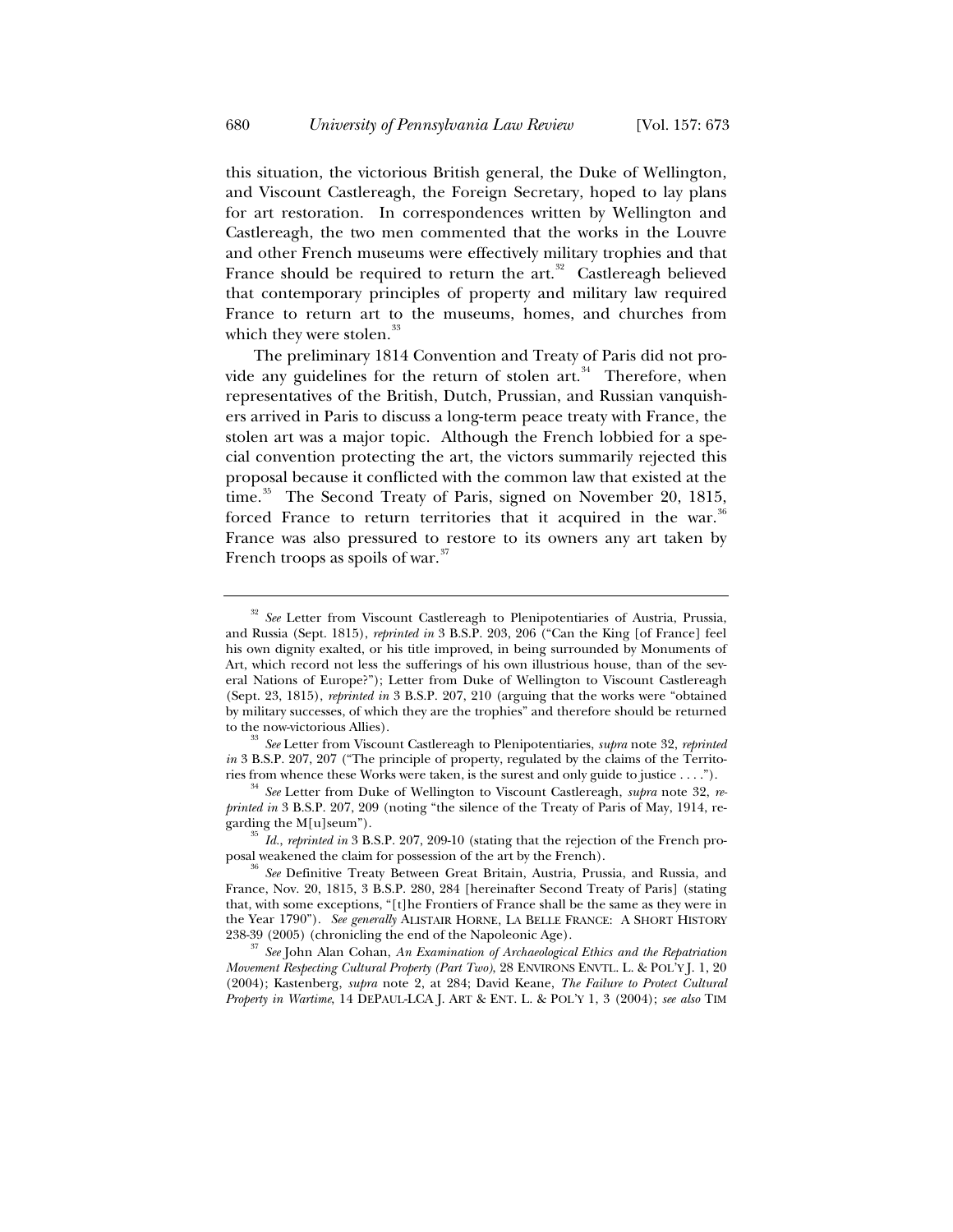The Second Treaty of Paris did not lay out the specific method by which restitution should take place. Legal practice at the time, however, maintained two requirements for restitution: (1) proper identification, so that the Allies could only take art actually looted by Napoleon's armies, and (2) territorial return, by which objects are returned to the nation from which they were taken despite territorial changes after the war.<sup>38</sup> This practice caused many problems for countries hoping to claim stolen art. The territoriality requirement led to particularly confusing results because of territorial changes in Europe after the war. For example, the French returned the Heidelberg manuscripts to Heidelberg (the city from which the Vatican had taken the manuscripts 200 years earlier) in 1815, even though the French had found the manuscripts in the Vatican.<sup>39</sup> For the same reason, a few Flemish paintings that had been housed in the Louvre were returned to the King of the Netherlands, rather than the new Belgian state.<sup>40</sup>

The Second Treaty of Paris was an important landmark in the development of cultural-heritage law. For the first time, a major artrestitution project was justified by the significance of national cultural property. The rise of the democratic nation-state after the French Revolution undoubtedly justified the concept of cultural heritage.<sup>4</sup> Although the legal principles surrounding modern cultural-property law would not solidify until 1954, the Second Treaty of Paris laid the groundwork for the later repatriation model. Nevertheless, the Treaty was wrought with political and practical problems. Indeed, "diplomacy, bureaucratic obstruction, and the inability of weak nations to reclaim what was theirs" permanently stalled restitution.<sup>42</sup> Almost half

CHAPMAN, THE CONGRESS OF VIENNA 55 (1998); CHARLES GRANT ROBERTSON, ENG-LAND UNDER THE HANOVERIANS 472 (1930); WILLIAM SIMPSON & MARTIN JONES, EUROPE, 1783–1914, at 87 (2000); H. MORSE STEPHENS, REVOLUTIONARY EUROPE, 1789–1815, at 354 (1907). 38 These requirements are discussed in WOJCIECH A. KOWALSKI, ART TREASURES

AND WAR 27-28 (Tim Schadla-Hall ed., 1998). 39 Tim Schadla-Hall, *Foreword* to KOWALSKI, *supra* note 38, at ix, xii (highlighting the "long-lived nature of restitution cases").<br><sup>40</sup> JEANETTE GREENFIELD, THE RETURN OF CULTURAL TREASURES 390 (3d ed.

<sup>2007) (</sup>describing the bizarre consequences of the territoriality requirement for the

works of art taken from new nations). 41 *See* KOWALSKI, *supra* note 38, at 22-23 (noting the political rise of the nationstate as an important catalyst for the concept of cultural property). 42 *See* MCCLELLAN, *supra* note 6, at 200 (describing the French retention of art de-

spite the Duke of Wellington's desire to repatriate the works).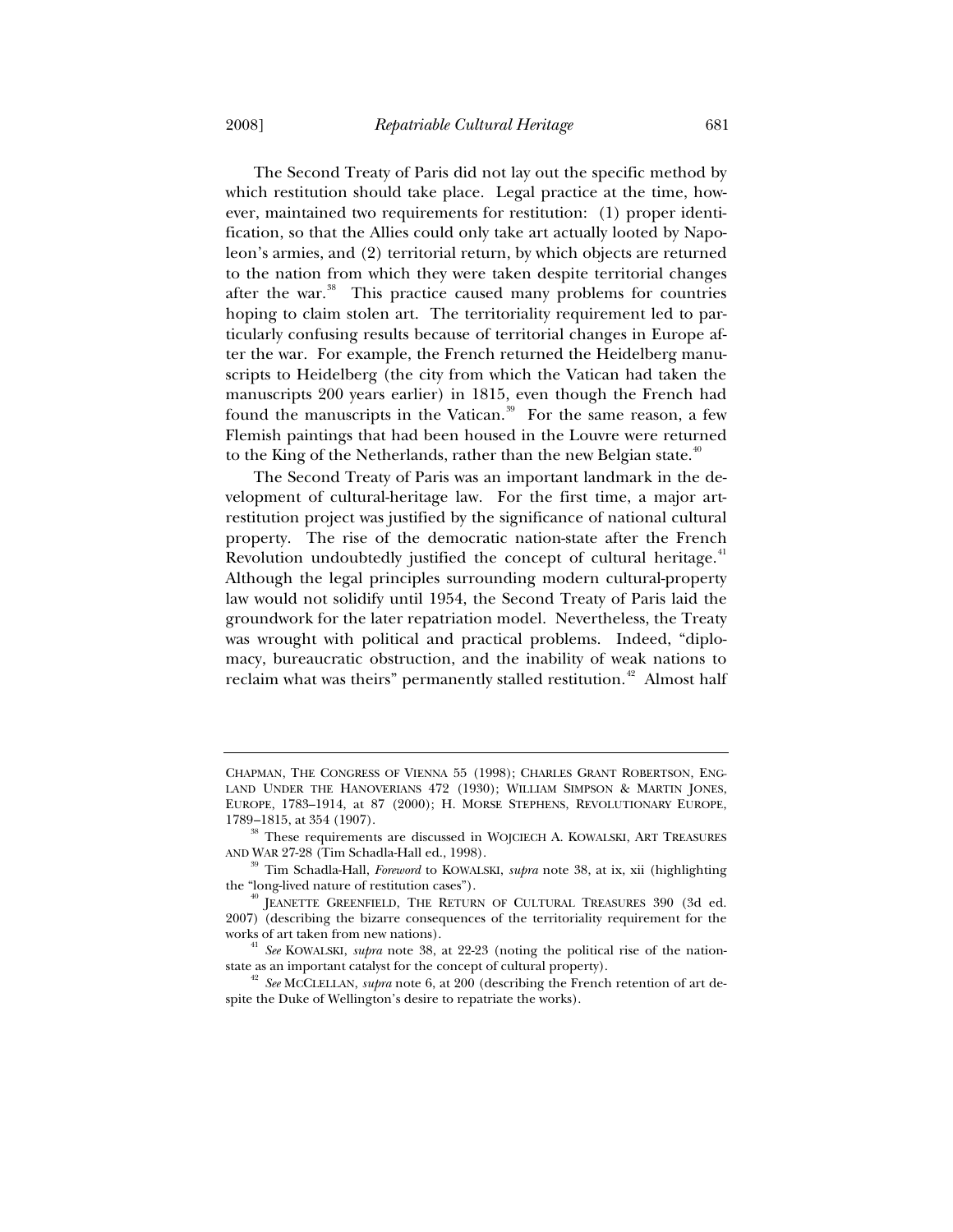of what had been taken by French armies remained in the Louvre and French regional museums.<sup>43</sup>

#### II. DEVELOPMENT OF THE LAW OF RESTITUTION

The repatriation policy enunciated in the Second Treaty of Paris and any possible Belgian claim for Flemish work in French museums today are best understood by considering the development of culturalproperty law and the law of restitution. The law protecting cultural property in armed conflict has evolved considerably since its origins in ancient Rome.<sup>44</sup> By and large, repatriation laws closely track changes in legal and political theory. During the era of the powerful nation state, repatriation laws focused on the cultural property of individual nations; however, through the rise of globalization, more museums and art-law scholars now advocate a universal view of cultural property.

This Part explores the development of the law of restitution from ancient times through the doctrines of cultural property and heritage. Part II.A sets out the current legal and theoretical guidelines for analyzing a restitution claim based on the historical evolution of restitution law. Part II.B presents two comparative examples of repatriation demands. In particular, this Part shows why some demands fail, such as Greece's claim for the Elgin Marbles, while other similar claims succeed, as most notably shown by the agreement between Italy and the Metropolitan Museum of Art for the return of the Euphronios Krater. By considering the underlying principles for successful repatriation, we can use comparative examples to increase our understanding of how a hypothetical Belgian action against France might proceed.

# A. *Looting and War: From Prize Law to Nationalism and Cultural-Property Internationalism*

Looting and war have been natural partners for centuries. From the earliest conflicts, victors have taken the spoils of war in the form of

<sup>43</sup> *Id.*; *see also* Ferdinand Boyer, *Le musée du Louvre après les restitutions d'oeuvres d'art de l'étranger et les musées des départements (1816)*, *in* BULLITEN DE LA SOCIÉTÉ DE L'HISTORIE DE L'ART FRANÇAIS, 79, 80-83 (1969) (cataloging various works retained by the French); John Henry Merryman, *Introduction* to IMPERIALISM, ART AND RESTITU-TION 1, 1 (John Henry Merryman ed., 2006) ("The Louvre and other French museums are filled with paintings and sculptures 'acquired' by Napoleon's forces during his Northern and Italian campaigns  $\dots$ .").

<sup>&</sup>lt;sup>44</sup> See John C. Johnson, *Under New Management: The Obligation to Protect Cultural Property During Military Occupation*, 190/191 MIL. L. REV. 111, 114-32 (2007) (reviewing the history of laws and customs protecting cultural property during wartime).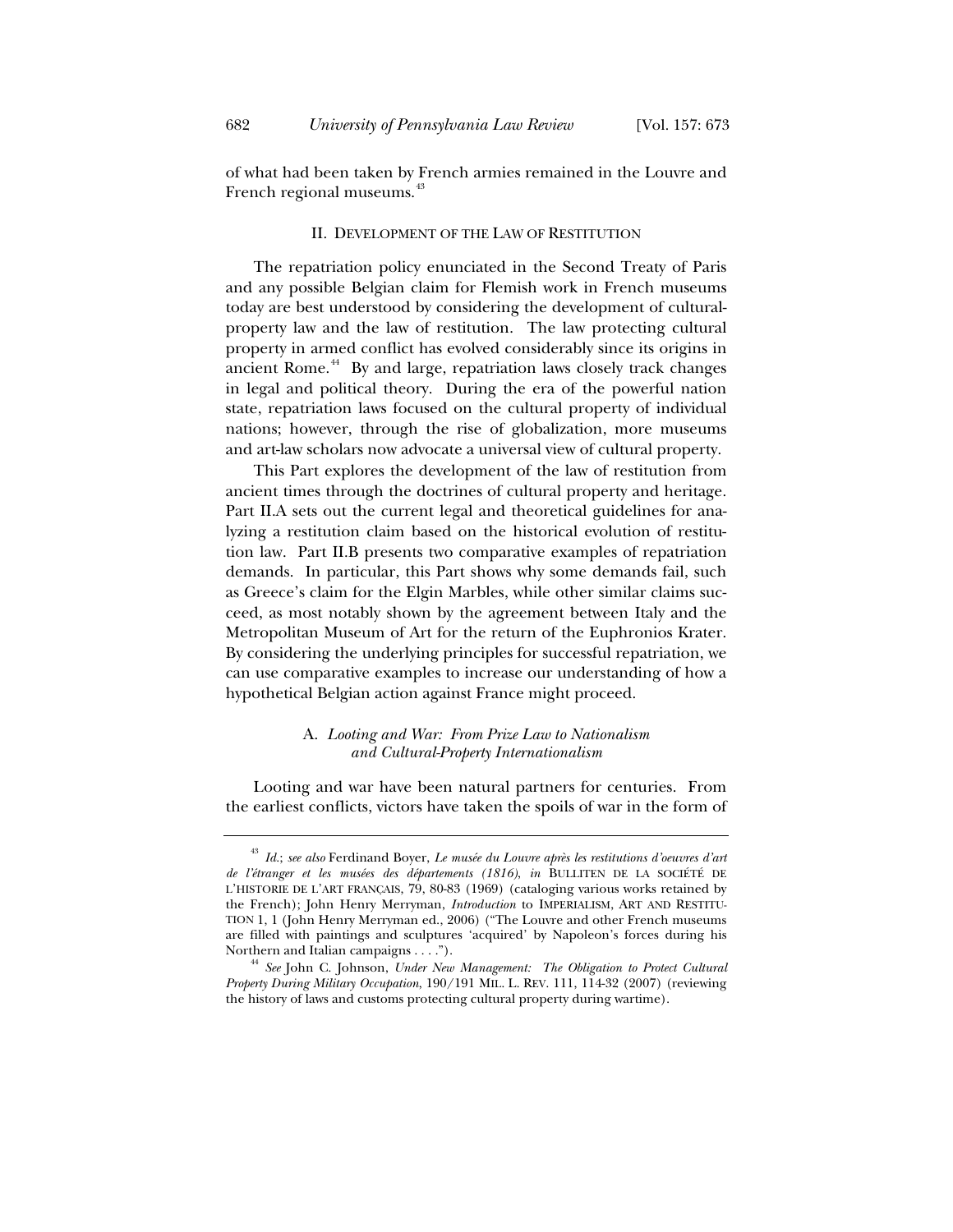money, treasures, and works of art.<sup>45</sup> The first formal law concerning war spoils was the Roman concept of "prize law." Under Roman prize law, vanquishers were not required to return any spoils taken as a result of offensive or defensive war.<sup>46</sup> By the Middle Ages, Christian notions of ethics led to limitations on the broad allowances of prize law. The medieval concept of "just war" narrowed prize law so that armies could only keep the spoils they acquired in a defensive war. $47$ 

John Locke and other Enlightenment intellectuals questioned the morality of prize law in the late seventeenth and early eighteenth centuries. Locke believed that although a winner in war could take an enemy's life, he should not be able take his property.<sup>48</sup> The views of natural-law writers like Locke particularly influenced eighteenthcentury European politics, and warring nations began to adopt Locke's views on the spoils of war.<sup>49</sup> Even before the Second Treaty of Paris in 1815, a number of treaties recognized the concept of national property and required small-scale return of certain art objects.<sup>50</sup>

In what many scholars recognize as the first art-law case, *The Marquis de Somerueles*, the British Vice-Admiralty Court of Halifax allowed confiscation of spoils with an exception for art objects.<sup>51</sup> Justice Croke stated that works of art are cultural property and, as such, are "an exception to the severe rights of warfare, and . . . [are] entitled to favour and protection."<sup>52</sup> Therefore, paintings and prints owned by the Academy of the Arts of Philadelphia that were seized by a British ship during the War of 1812 were returned to the museum—their rightful

<sup>45</sup> *See* Manlio Frigo, *Looted Art and Public International Law: General Principles and International Conventions*, *in* 15 STUDIES IN ART LAW: CLAIMS FOR THE RESTITUTION OF LOOTED ART 47 (Marc-Andre Renold & Pierre Gabus eds., 2004) [hereinafter RESTI-TUTION OF LOOTED ART] (explaining the emergence of international customs and conventions for returning property during and following war). 46 *See* KOWALSKI, *supra* note 38, at 6 (noting that property became ownerless dur-

ing declared war). 47 *Id.* at 6-7 (noting that wagers of unjust wars were "always burdened with the ob-

ligation of restitution").<br><sup>48</sup> JOHN LOCKE, TWO TREATISES OF GOVERNMENT 389-90 (Peter Laslett ed., Cam-

bridge Univ. Press 1988) (1690) (arguing that the enemy's property should go to his children). 49 *See* KOWALSKI, *supra* note 38, at 7-8; *see also* Frigo, *supra* note 45, at 50 (stating

that the views of natural-law writers changed ideals in the eighteenth century and be-

 $50$  These treaties include the Treaties of Münster (1648), Nijmegen (1678), Lunden (1679), Ryswick (1697), Utrecht (1713), and Whitehall (1662). GREENFIELD, *supra*

note 40, at 391. 51 The Marquis de Somerueles, [1813] Stewart's Vice Admiralty Reports 482 (U.K.).<br><sup>52</sup> *Id.* at 483.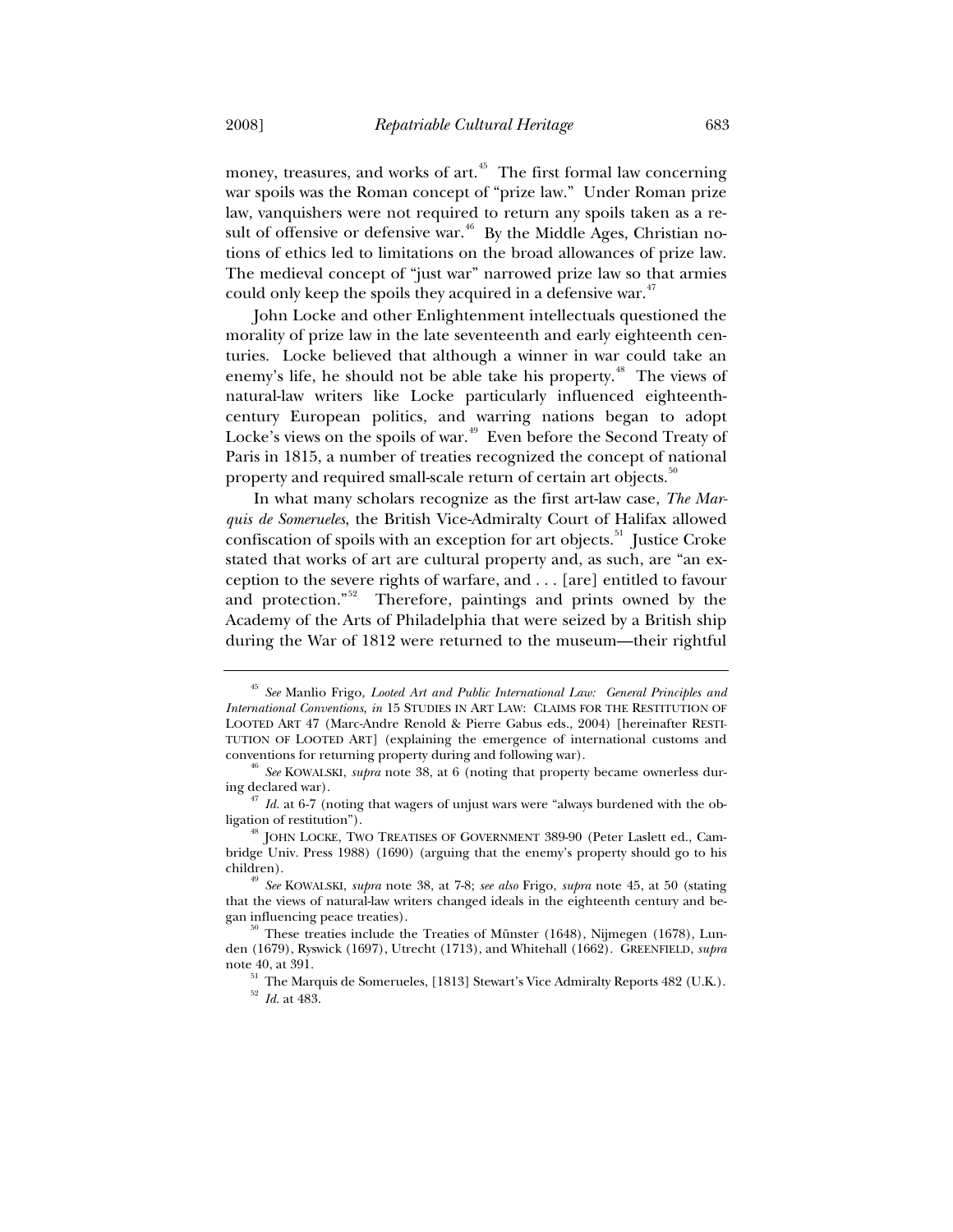owner.53 After the Second Treaty of Paris, European nations uniformly adopted a nationalistic view affording special protection to art objects. The groundwork for the massive art-restitution campaign following World War II had been set, and the basic concepts governing art and cultural-property law shifted little between the earlynineteenth century and the 1954 Hague Convention.

For the last two centuries, four basic principles have governed when restitution is proper: (1) nationalism, (2) legality, (3) morality, and (4) universalism.<sup>54</sup> In essence, cultural-property law requires a court to ask four questions of a claimant. First, how important is the art to the national pride of a claiming entity?<sup>55</sup> This question reflects the nationalistic theories underpinning cultural-property law as expressed by Locke and embodied in the Second Treaty of Paris. Second, was the looting illegal when it occurred? A court or other body analyzing the claim must look to past law to determine the current status of the stolen art even if modern law would require restitution.<sup>56</sup> Third, what is the current prevailing public opinion about the morality of the theft? This question can be very difficult to answer, particularly when an adjudicating body must choose which ethical standard to apply in a heated repatriation case.<sup>57</sup> Finally, how will returning the works of art affect the international art community and art scholars? This final question reflects the most recent theoretical addition to cultural-property law—"cultural-property internationalism." The principle of cultural-property internationalism, or the "universal museum" theory, embodies the idea that art is universal, not strictly national, and should be preserved for educational purposes.<sup>38</sup>

<sup>53</sup> For a helpful discussion of *The Marquis de Somerueles* and its ramifications for cultural property law, see Kurt G. Siehr, *Globalization and National Culture: Recent Trends Toward a Liberal Exchange of Cultural Objects*, 38 VAND. J. TRANSNAT'L L. 1067, 1068-69 (2005).

 $54$ <sup>54</sup> The four-principle concept was first mentioned by art-law scholar John Henry Merryman. *See* Merryman, *supra* note 43, at 10-11 (reviewing common principles from the literature of restitution). 55 *See* Magnus Magnusson, *Introduction* to GREENFIELD, *supra* note 40, at 1, 7 (not-

ing the importance of "national pride or the soothing of national injury"). 56 *See* Merryman, *supra* note 43, at 11 ("If art looting in earlier centuries by the French and the Romans, among others, was legal under the then-applicable international law, it cannot now be legally claimed that the loot they acquired and still hold should be legally treated as stolen property, subject to recovery by the offended state.").

 $57$  *Id.* at 12 (citing problems, for example, in understanding the moral climate of eighteenth-century Athens during its occupation by the Ottoman Empire). 58 *Id.*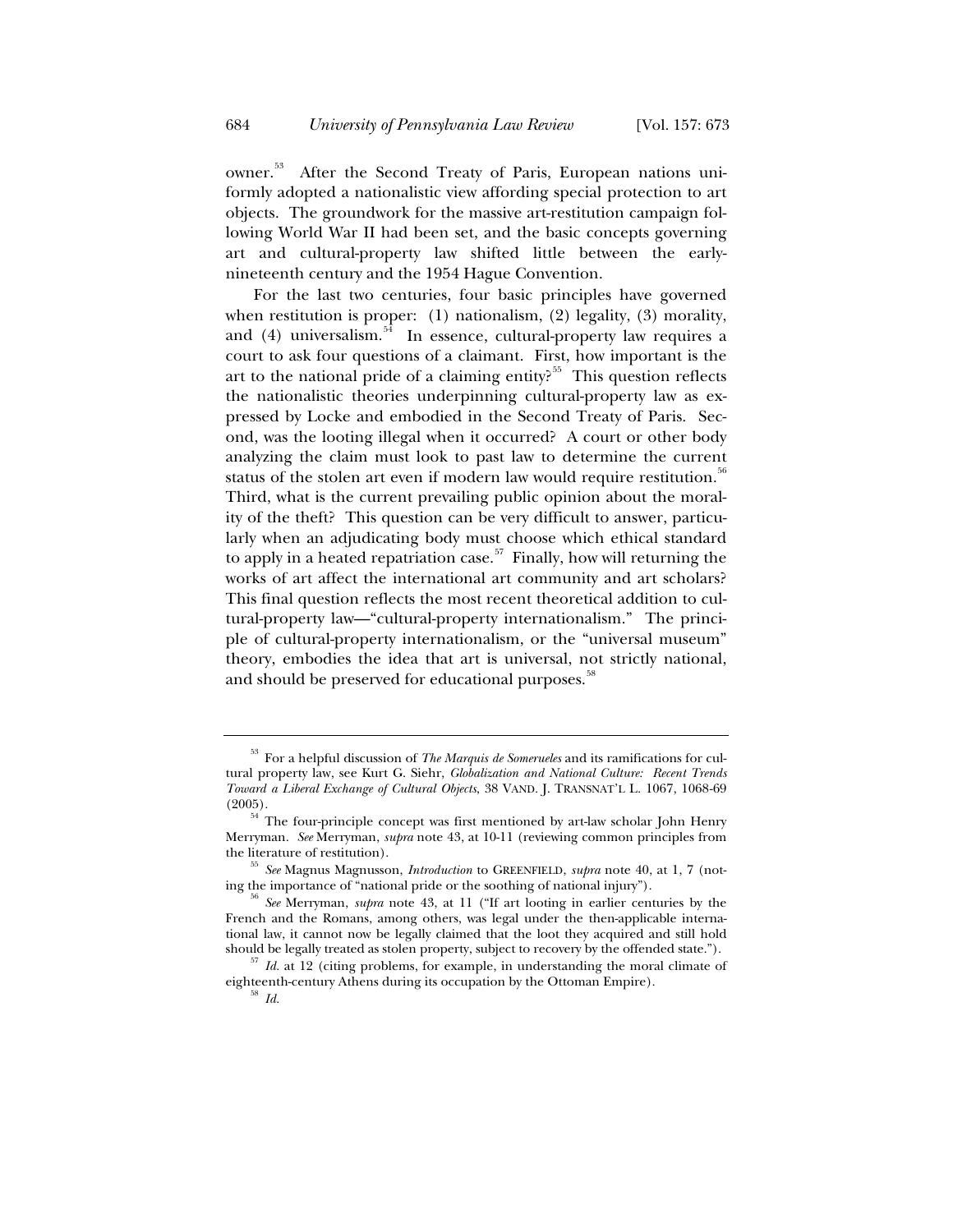The question of universalism both grounds the ethical debate over restitution today and elicits impassioned arguments for and against repatriation. Proponents of the universal-museum theory argue that restitution may not be appropriate if a home country or rightful owner would be unable to properly protect the art.<sup>59</sup> The most vocal advocates of cultural-property internationalism happen to be the world's "art rich" museums,  $60$  raising the question whether the universal view is adopted out of concern for art or simple opportunism. For example, a 2006 document laying out the argument for universalism was signed by the Getty Museum, the Guggenheim, the Louvre, the Metropolitan Museum of Art, and fourteen of the world's other largest museums. $61$  As a generalization, art-rich museum proponents of cultural-property internationalism "are against the return of anything if it can possibly be avoided."<sup>62</sup>

In essence, the four questions that ground restitution claims today reflect the long history of looting and war. Our concern for morality is rooted in Christian medieval ethics, while centuries of treaties and changing law have supported or forbidden looting. Most importantly, adjudicators of today's claims must balance the traditional nationalistic concept of cultural property from *The Marquis de Somerueles* with the postmodern notion of universalism. Because all of today's restitution laws and customs incorporate these core principles, a successful repatriation claim must be strongly based in pleas to nationalism, ethics, law, and cultural-property internationalism.

#### B. *Methods of Restitution Today: Comparative Examples*

Because of the lack of uniform private and public laws governing disputes over cultural property, there are no clear rules that may be

<sup>59</sup> *See* Magnusson, *supra* note 55, at 7 (listing as relevant considerations "the capacity of the home country to house, protect, study, and display any material that is returned").

<sup>60</sup> *See, e.g.*, James Cuno, *The Object of Art Museums*, *in* WHOSE MUSE?: ART MUSEUMS AND THE PUBLIC TRUST 49, 52 (James Cuno ed., 2004) (describing the contract between the museum and the public to "acquir[e], preserv[e], and provid[e] access" to art); James Cuno, *View from the Universal Museum* [hereinafter Cuno, *Universal Museum*], *in* IMPERIALISM, ART AND RESTITUTION, *supra* note 43, at 15 (arguing that museums hold art in trust for all mankind).

<sup>&</sup>lt;sup>61</sup> Art Inst. of Chicago et al., *Declaration on the Importance and Value of Universal Museums*, *reprinted in* Cuno, *Universal Museum*, *supra* note 60, at 34 app. 62 Magnusson, *supra* note 55, at 7.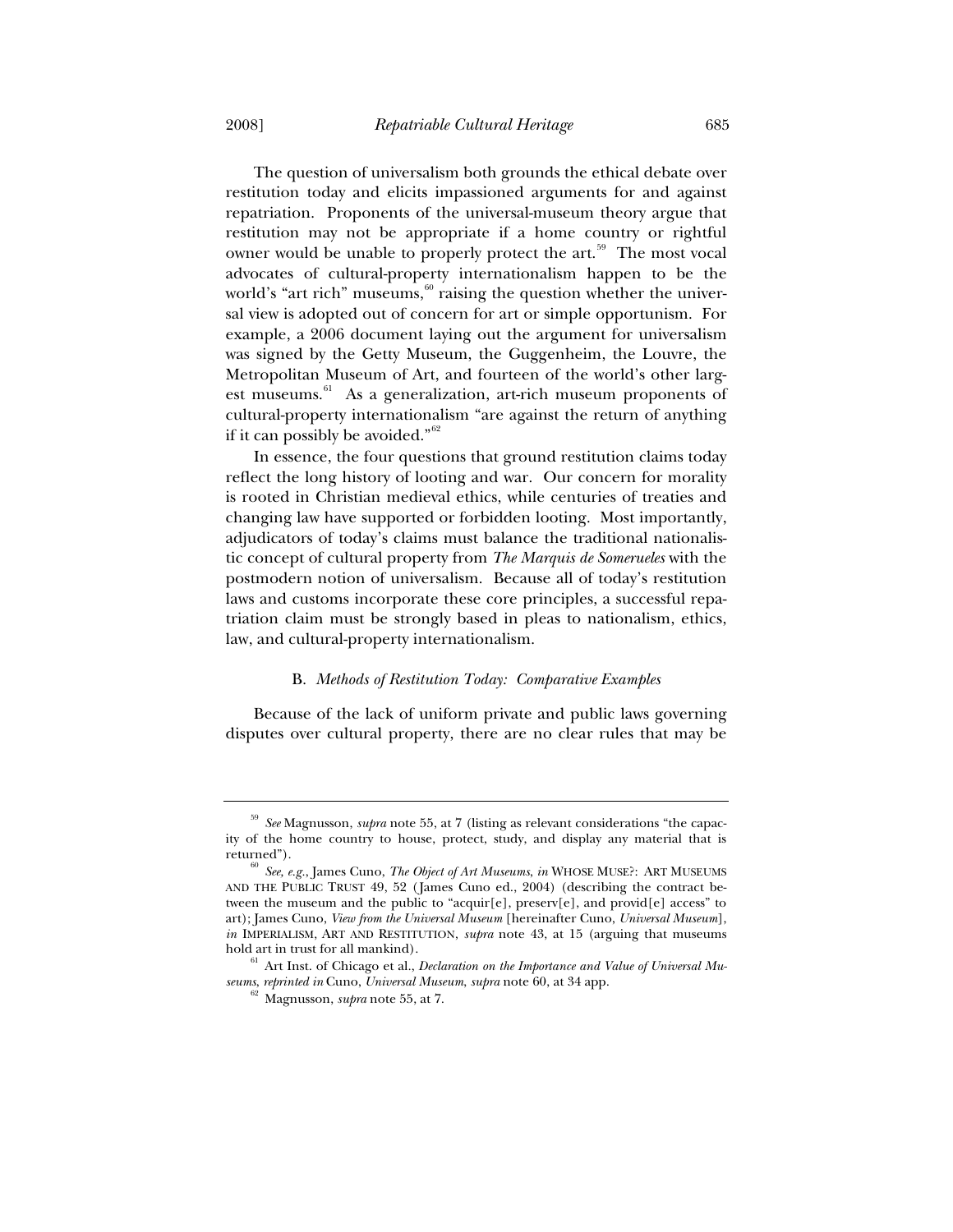applied to these disputes.<sup>63</sup> Post-Enlightenment restitution law and the notions of nationalism in the *Marquis de Somerueles* case seem to favor nationalistic repatriation claims as long as legality and morality are considered. The universal museum model, however, has thrown a wrench in cultural-property law and has made claims for restitution extraordinarily arduous today. A sampling of current restitution claims shows the delicate balance between nation-based concepts of cultural heritage and opposition to restitution based on culturalproperty internationalism.

In the absence of clear legal guidelines for restitution claims, claimant nations have pursued a number of means and fora for the return of their art. Many nations rely on traditional litigation in the courts of the country where the art is currently located. $64$  Because private law generally favors current possessors, however, most nations prefer formal negotiation in heated cultural disputes. Two examples of long-term negotiations—like those that might take place between Belgium and France<sup>65</sup>—are Greece's failed attempts to retrieve the Elgin Marbles from the British Museum<sup>66</sup> and Italy's recent success in reaching an agreement with the Metropolitan Museum of Art for return of the Euphronios Krater.<sup>67</sup> Negotiation can be a better choice where a country does not have a strong legal claim for restitution, but can make a persuasive political and moral argument. $68$  Even the most persuasive ethical argument for restitution, however, must be accompanied by an appeal to nationalism and universalism. The success of Italy's claim stems from its careful balancing of nationalistic and universal arguments and its willingness to strike a deal with culturalproperty internationalism in mind. The case of the Elgin Marbles, on

 $63$  For a discussion of the current problem, and a proposal for an international dispute-resolution mechanism, see Maria Granovsky, *A Permanent Resolution Mechanism* 

<sup>&</sup>lt;sup>64</sup> For example, Cyprus brought a recent claim in a U.S. court for the restitution of a mosaic from an American museum. *See* Nicholas Augustinos, *The Protection of Cultural Heritage in the Event of Armed Conflict: The Cyprus Experience*, *in* THE RECOVERY OF STO-

LEN ART 217, 237-39, 244-52 (Norman Palmer ed., 1998). 65 *See infra* Part III. 66 *See infra* Part II.B.1. 67 *See infra* Part II.B.2. Another interesting example is the dialogue between Peru and Yale University regarding the return of objects from Machu Picchu. *See* Molly L. McIntosh, Note, *Exploring Machu Picchu: An Analysis of the Legal and Ethical Issues Surrounding the Repatriation of Cultural Property*, 17 DUKE J. COMP.&INT'L L. 199, 201-04 (2006).

 $^{68}$  McIntosh argues that one possible reason that Peru has not brought a legal action in Connecticut courts is the relative weakness of its legal argument. *See id.* at 203.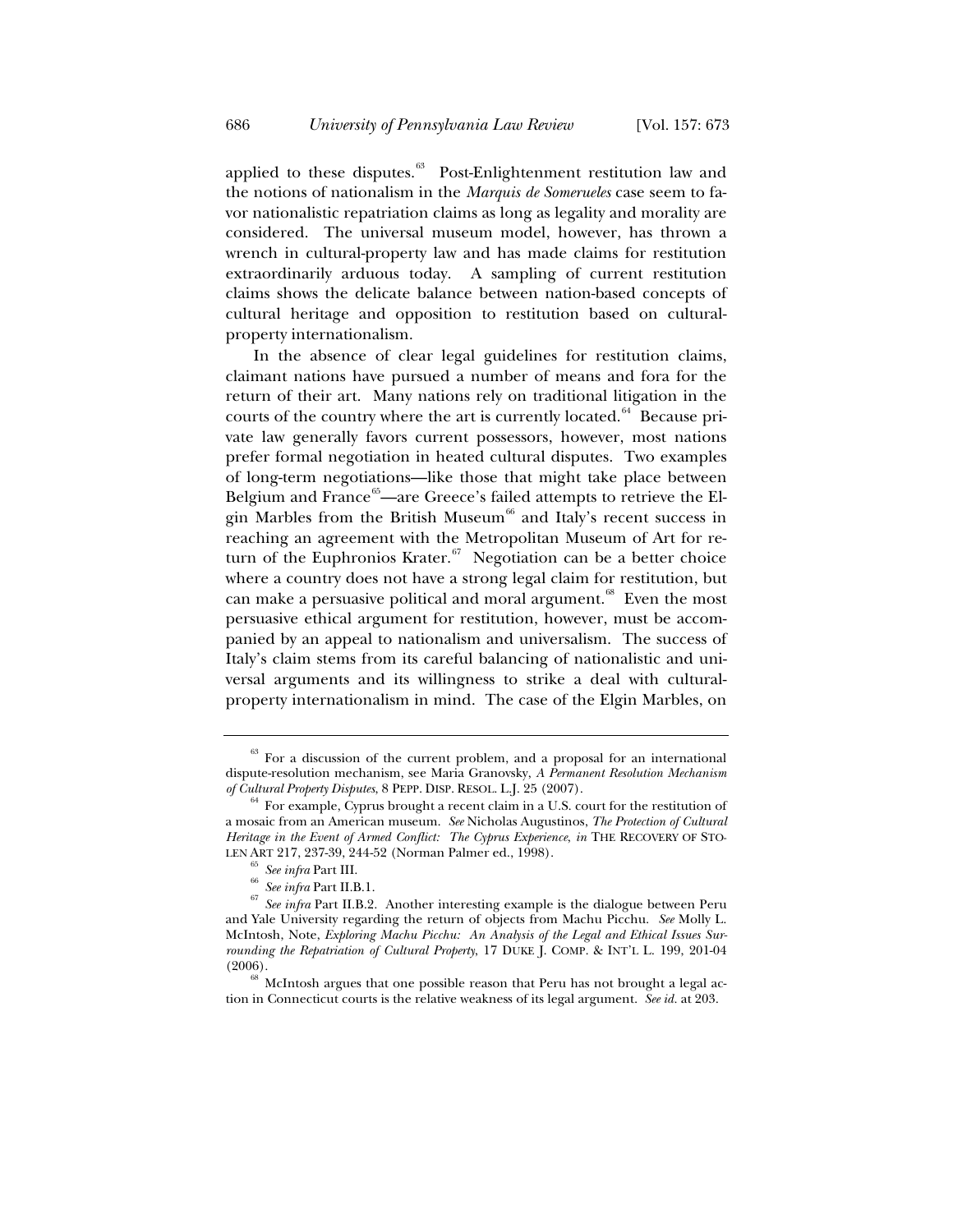the other hand, illustrates the questionable reliance on universalism by art-rich museums to ward off restitution claims.

# 1. The Elgin Marbles and the Problem of Cultural-Property Internationalism

The case of the Elgin Marbles, a particularly important contemporary example, sheds light on a possible Belgian claim against France. In 1801, during a time of unrest in Greece, Lord Elgin removed marble statues and the frieze from the Parthenon.<sup>69</sup> The Marbles were not taken by the British during war,<sup>70</sup> but Lord Elgin used his position as a member of the British House of Lords to complete the operation. $\frac{7}{1}$  Elgin procured written authority "to remove some stones with inscriptions and figures"72 in the form of a letter from the Turkish government in Constantinople to the governor of Athens.<sup>73</sup> Elgin later sold the Marbles to the British government. The Marbles are now displayed in the Duveen Gallery of the British Museum.<sup>74</sup>

In 1832, Greece gained independence from Turkish rule and began to restore the Acropolis.<sup>75</sup> At this time, Greece made its first bid for the return of the Elgin Marbles.<sup>76</sup> Nevertheless, the Marbles remained in the museum with little dispute over ownership until after World War II.<sup>77</sup> Given the art community's dedication to returning art stolen by the Nazis after the War, some British scholars and members of government believed that the Marbles should be given back as a "gesture of friendship" between Britain and Greece.<sup>78</sup> At a 1982 United Nations Educational, Scientific, and Cultural Organization

<sup>69</sup> GREENFIELD, *supra* note 40, at 46. 70 Schadla-Hall, *supra* note 39, at xii-xiii. 71 *See* GREENFIELD, *supra* note 40, at 55-56 (noting that Lord Elgin "used his special

office to accomplish something which would otherwise have been impossible").<br><sup>72</sup> *Id.* at 46.<br><sup>73</sup> *See* William St. Clair, *Imperial Appropriations of the Parthenon*, *in* IMPERIALISM, ART AND RESTITUTION, *supra* note 43, at 65, 77-78 (noting that Lord Elgin's firman was different from permissions previously granted to other applicants, and discussing the ambiguities of its language); *see also* GREENFIELD, *supra* note 40, at 53 (discussing Lord El-

gin's application for permission to remove the Marbles).<br>
<sup>74</sup> St. Clair, *supra* note 73, at 86-87.<br>
<sup>75</sup> GREENFIELD, *supra* note 40, at 62.<br>
<sup>76</sup> See id. (noting that the recovery of the Marbles was important to Greece the Parthenon is a national symbol). 77 In 1924, Greece made its only attempt at restitution between 1832 and 1941. *Id.*

<sup>78</sup> *See id.* at 63 (detailing the views of British Museum administrators and Foreign Office employees in favor of returning the Marbles to promote positive relations between the nations).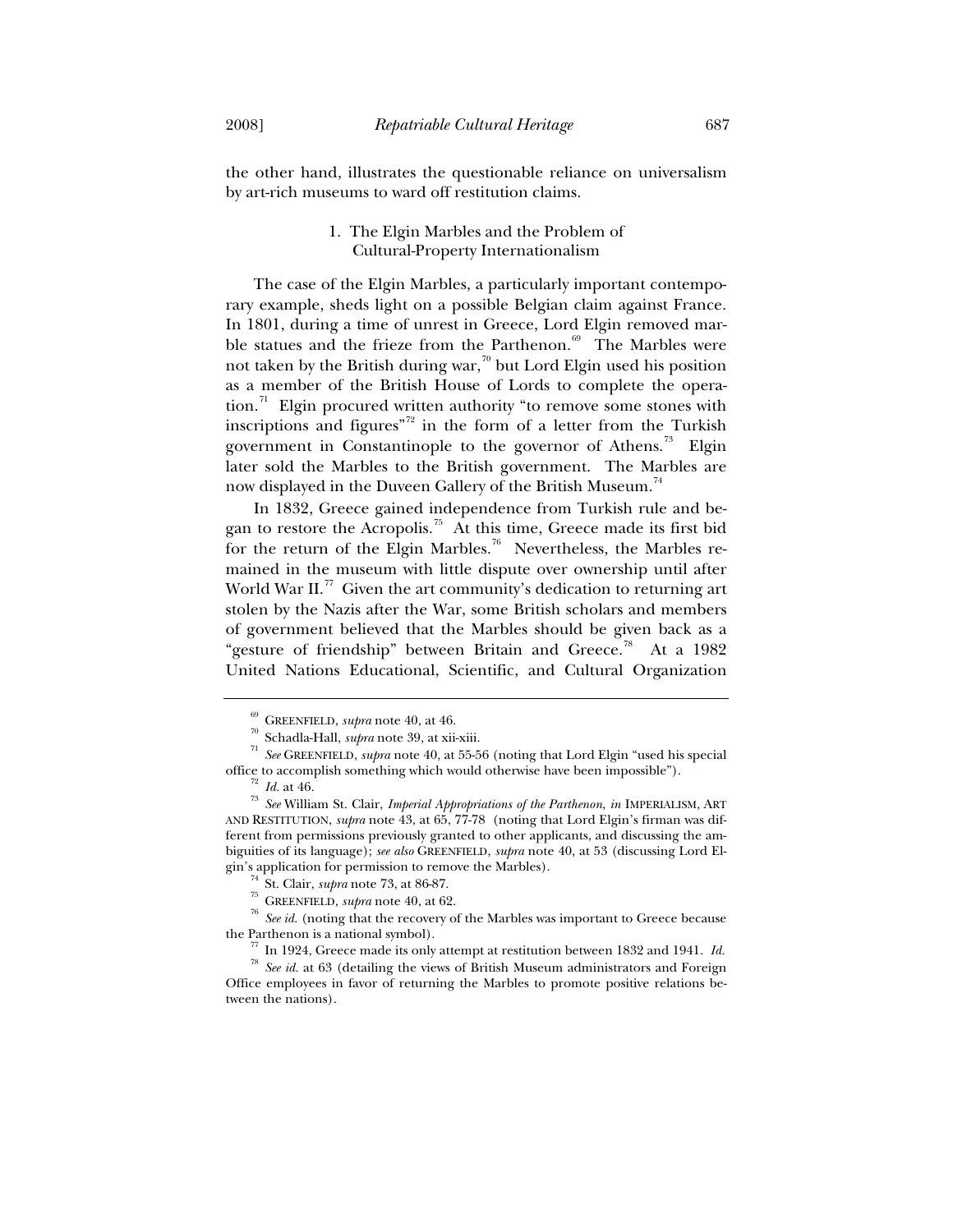(UNESCO) conference, a recommendation was made to return the Marbles to Greece.<sup>79</sup> On October 12, 1983, the Greek ambassador made a formal request to the British Foreign Office for return of the Marbles.<sup>80</sup> His restitution claim was premised on three tenants of cultural-property law: (1) the importance of the Parthenon Marbles to Greek cultural heritage, (2) the general rule that a work of art belongs in the "cultural context in which (and for which) it was created," and (3) the circumstances of unrest and foreign occupation at the time the marbles were taken that gave the Greek people no voice in the original removal.<sup>81</sup>

Despite fairly strong public support for returning the Elgin Marbles, the British Museum continues to firmly oppose restitution for a number of legal and practical reasons. First, relying on the doctrine of cultural-property internationalism, the Museum has argued that returning the Marbles to Greece would compromise future study and appreciation of the pieces. The British also argue that as a result of humid weather and a poor Greek economy, the Greek government would be unable to preserve properly the Marbles and that the Marbles are best maintained in the international British Museum.<sup>82</sup> Furthermore, because Lord Elgin received authority from the Turkish government to take the Marbles, the Museum also proposes that the only legal way to repatriate the Marbles is through an Act of Parliament.<sup>83</sup>

In all, because Greece's arguments rest primarily on an ethical obligation to return the Marbles, negotiations between Greece and Britain have failed. This problem is exacerbated by the new concepts of the universal museum and cultural-property internationalism. In the absence of concrete examples describing how restitution would benefit the international art community, there may be no end in sight for Greece.

 $79$  For a description of the proceedings surrounding Recommendation No. 55 in Mexico City, where fifty-six representatives supported return of the Marbles with no opposition, see Stephanie Ginger, *Mercurial Melina's Marbles*, 243 CONTEMP. REV. 311,

<sup>&</sup>lt;sup>312</sup> GREENFIELD, *supra* note 40, at 67-68. <sup>81</sup> *See id.* at 68 (analyzing Ambassador Kyriazides's legal and political claim in the formal request).

 $f^{\text{ss}}$  *Cf.* St. Clair, *supra* note 73, at 94 (describing the British ideal of a universal museum in which scholars could "compare differing styles of art").<br><sup>83</sup> *See* GREENFIELD, *supra* note 40, at 68-71 (discussing Greece's very limited legal

options).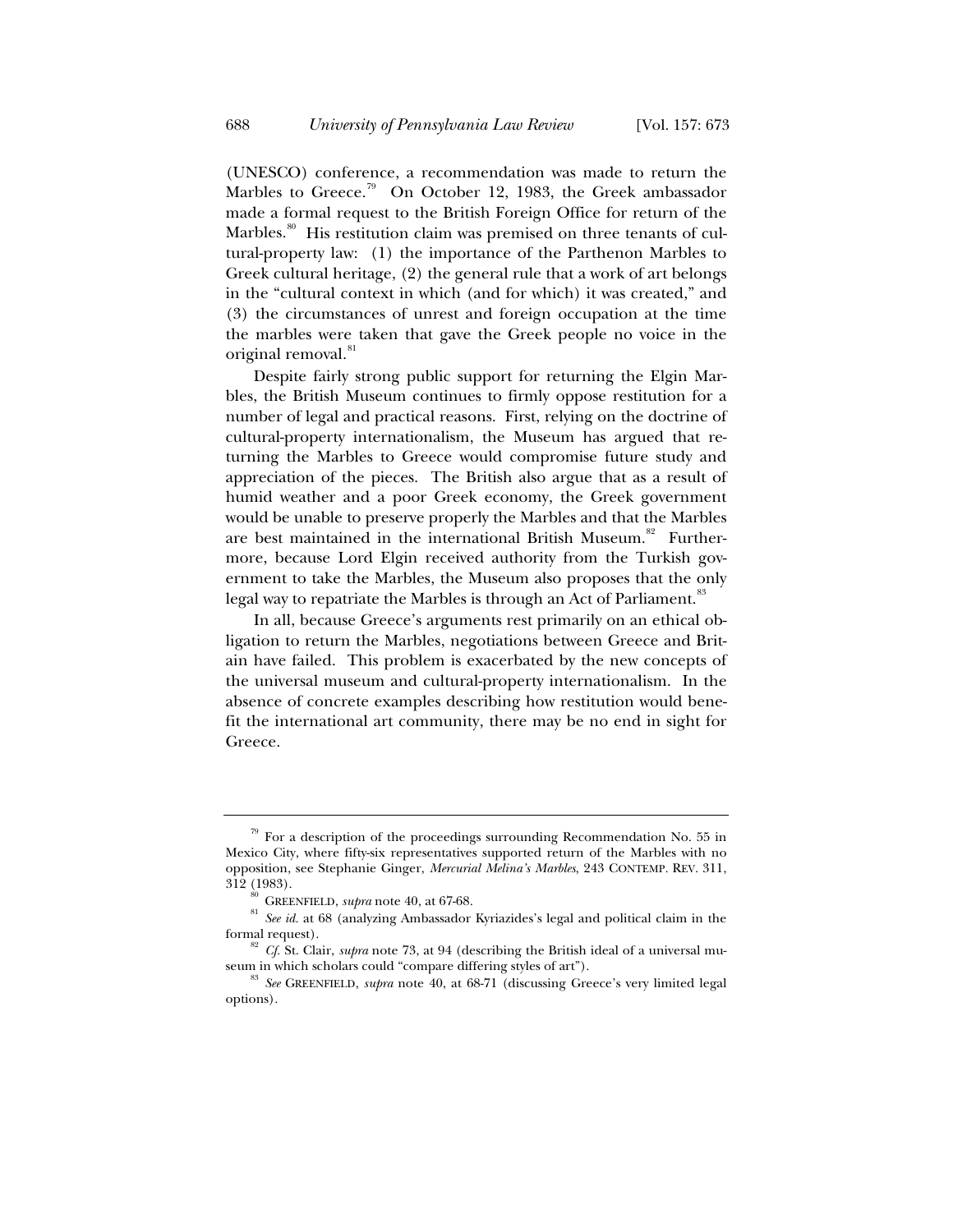# 2. The Italy-Met Accord as a Restitution Blueprint

Another recent example of a long-term negotiation is Italy's restitution claim against the Metropolitan Museum of Modern Art for the Euphronios Krater and other antiquities. This action culminated in the Italy-Met Accord of 2006.<sup>84</sup> In 1972, the Metropolitan Museum of Art purchased the Krater, a 2500-year-old Greek bowl signed by famed potter and painter Euphronios.<sup>85</sup> Almost immediately, art critics and historians questioned the acquisition.<sup>86</sup> Italy contacted the United States Federal Bureau of Investigation and hired American lawyers to examine the Met's acquisition procedures. $87$  Despite evidence that the Krater had been stolen from an Etruscan tomb outside of Rome, the Met maintained for thirty years that it had purchased the Krater in good faith.<sup>88</sup> Although investigations led to the discovery that American dealer Robert Hecht sold the Krater,<sup>89</sup> Italy was unable to connect Hecht to the Etruscan tomb.<sup>90</sup> In 1995, however, Italian and Swiss investigators found a horde of stolen antiquities belonging to Giacomo Medici, an Italian antiquities dealer and famed museum supplier from whom Hecht had acquired the Krater. $91$  This discovery led to Medici's

<sup>84</sup> *See generally* Aaron Kyle Briggs, *Consequences of the Met-Italy Accord for the International Restitution of Cultural Property*, 7 CHI. J. INT'L L. 623, 646-48 (2007) (discussing the potential of the Italy-Met Accord to change the way cultural property disputes are resolved). 85 *See* James R. Mellow, *A New (6th Century B.C.) Greek Vase for New York*, N.Y. TIMES

MAG., Nov. 12, 1972, at 42, 42-43 (discussing the desirability of the piece and its impact on the Met's collection); *see also* Elisabetta Povoledo, *Ancient Vase Comes Home to a Hero's Welcome*, N.Y. TIMES, Jan. 19, 2008, at B9 (describing the significance of the Krater as a historical artifact). 86 *See, e.g.*, John Canaday, *Met Proud of a Rare Greek Pitcher*, N.Y. TIMES, Feb. 26,

<sup>1973,</sup> at 24 (pointing to the low purchase price and lack of documentation as evidence

See Randy Kennedy & Hugh Eakin, *The Met, Ending 30-Year Stance, Is Set to Yield Prized Vase to Italy*, N.Y. TIMES, Feb. 3, 2006, at A1 (detailing Italy's legal response to the

Met's acquisition of the Krater). <sup>88</sup> *Id.* 89 PETER WATSON & CECILIA TODESCHINI, THE MEDICI CONSPIRACY: THE ILLICIT JOURNEY OF LOOTED ANTIQUITIES, FROM ITALY'S TOMB RAIDERS TO THE WORLD'S GREAT-

EST MUSEUMS, at x-xii (2006) (describing the transaction between Hecht and the Met). 90 *See id.* at xiv-xv (noting the *New York Times*'s discovery that Hecht likely purchased the Krater from a tomb raider, but that he was acquitted in an early Italian trial

because the sole witness recanted his story).<br><sup>91</sup> *See id.* at 48-54 (presenting the discovery of Corridor 17—Medici's collection of looted antiquities).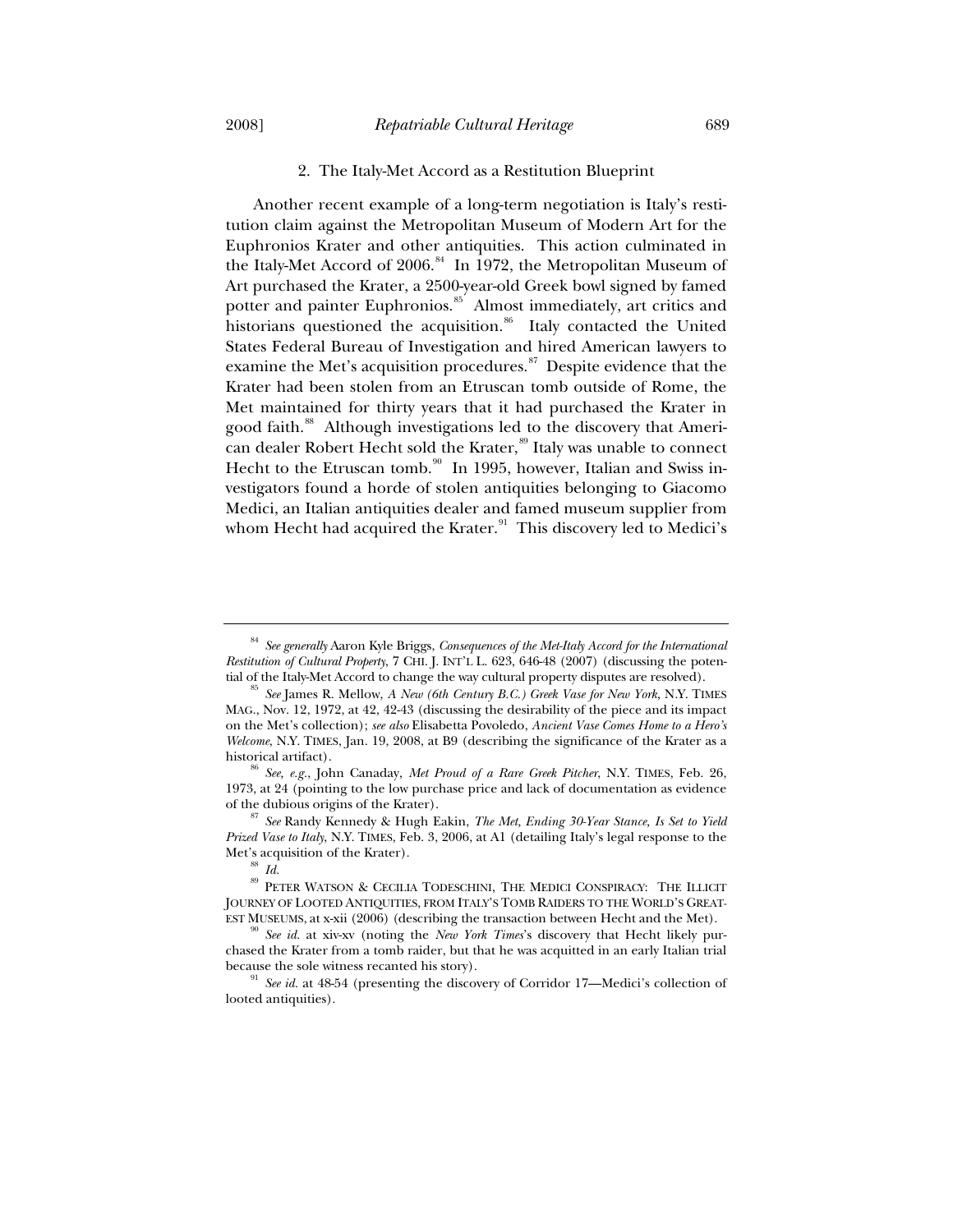criminal conviction and Hecht's current trial and eventually renewed discussions between Italy and the Met.<sup>92</sup>

While many scholars did not consider Italy's claim for the return of the Euphronios Krater to be legally strong,<sup>93</sup> renewed negotiations in 2005 led the Met to return the vessel to Italy. The resulting agreement, reached on February 21, 2006, reflects a careful balance of the four principles of restitution.<sup>94</sup> The operative language of the Accord has three major parts: (1) an acknowledgement of Italian ownership of the Krater, (2) an express prohibition of future litigation, and (3) a loan program between Italy and the Met. The ownership provision meets the morality and nationalism principles for restitution. Italy made a strong argument that art stolen from Italian archaeological sites and then illegally exported belongs to Italy and is important Italian cultural property. As a result, the Met agreed to return the Krater and a number of other Italian archaeological objects in 2008. By barring future litigation, the parties acknowledged some past illegality while making the agreement palatable to the Met.

While morality, legality, and nationalism arguments are important, the Elgin Marbles case shows that these alone will not ensure a successful restitution claim. The loan program created by the Italy-Met Accord highlights the importance of cultural-property internationalism—a crucial requirement that Greece has not addressed. The Accord sets up a rotating short-term and long-term loan program through which Italy allows the Met to borrow archeological objects for study and display. By accepting this provision, Italy acknowledged the importance of public education and cooperation in the universalmuseum model. The Accord's inclusion of universal-museum values was fundamentally important to Philippe de Montebello, the director of the Met, who asserted that the agreement would "pave the road to new legal and ethical norms in the future" while "not depriv[ing] the

<sup>92</sup> *See* Hugh Eakin & Elisabetta Povoledo, *Met's Fears on Looted Antiquities Are Not New*, N.Y. TIMES, Feb. 20, 2006, at E1 (revealing that the Met had seriously considered returning the Krater as early as 2003 after renewed talks in the wake of evidence amassed for Medici and Hecht's trials).<br><sup>93</sup> Under American law, Italy would have to argue that the Met knowingly pur-

chased stolen antiquities—a difficult burden to meet given these circumstances. *See, e.g.*, United States v. Schultz, 333 F.3d 393, 411 (2d Cir. 2003) (interpreting the National Stolen Property Act, 18 U.S.C. § 2315 (2006)); United States v. McClain, 545

F.2d 988, 993-94 (5th Cir. 1977) (same).<br><sup>94</sup> Agreement Between The Ministry of Cultural Assets and Activities of the Italian Republic and The Metropolitan Museum of Art (Feb. 21, 2006), *reprinted in* 13 INT'L J. CULTURAL PROP. 427 (2006).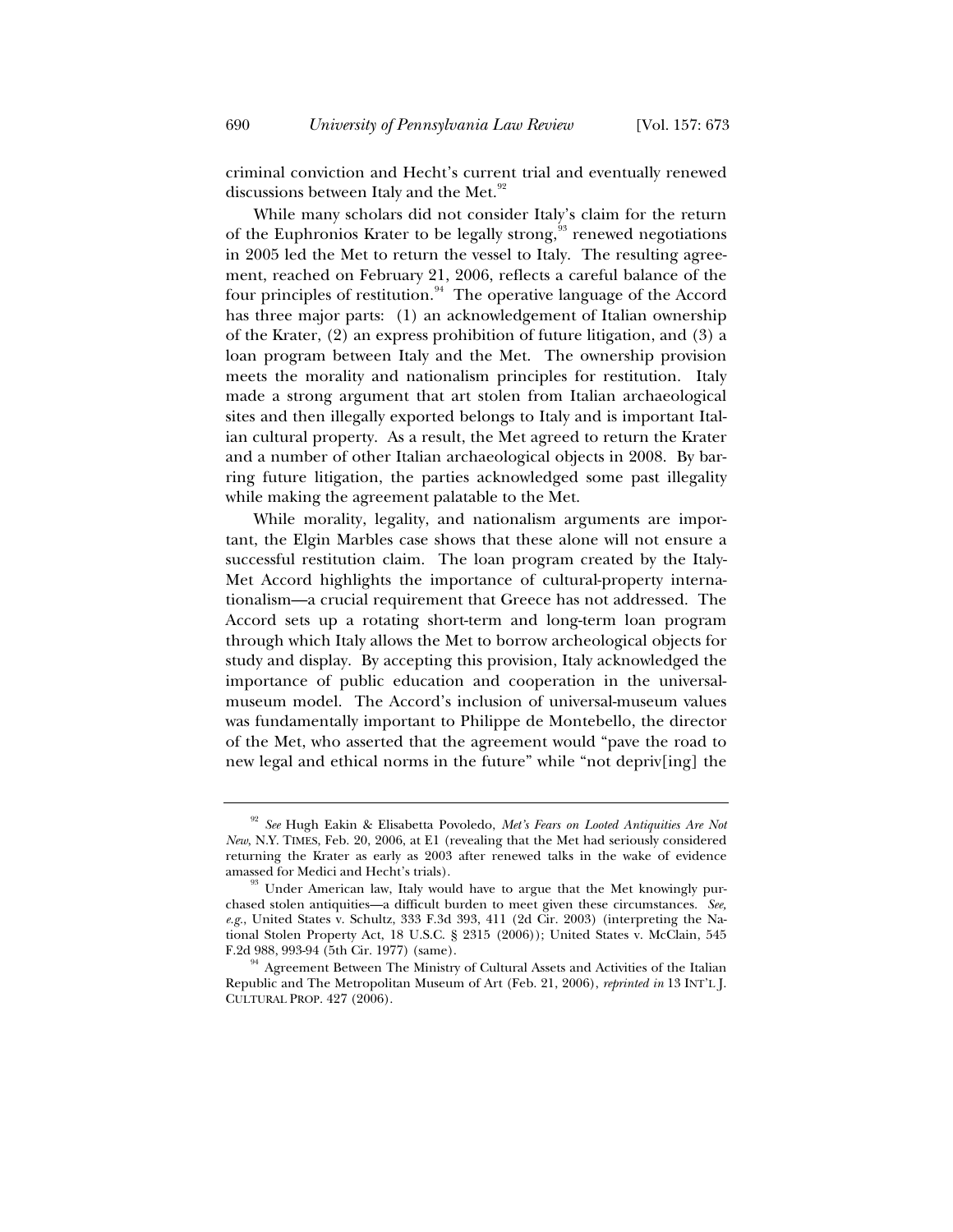millions of visitors to our museum of the opportunity to see archaeological material."<sup>95</sup> Recognizing that it was dealing with the Met, an art-rich museum and one of the proponents of the universal museum ideal, Italy wisely accepted the loan concession as crucial to the success of its restitution claim.

In his article examining the Italy-Met Accord, Aaron Kyle Briggs notes that the Accord has set new standards in nations' abilities to make ethical and political claims against foreign museums without pursuing litigation.<sup>96</sup> Briggs points to the bargaining-power/liabilitywaiver model that is Italy's main asset in its restitution claim:

Italy achieves considerable bargaining power by making clear it will refuse to lend art and antiquities to uncooperative museums for temporary exhibitions. Amidst this dual pressure, Italy then offers museums a way out by waiving all liability . . . , which is good for museum public relations . . . in exchange for what Italy desired: restitution and ownership transfer of the cultural property.<sup>9</sup>

Briggs, however, is not optimistic that this model can easily be replicated in other restitution cases because of the unique circumstances surrounding the Italy-Met Accord.<sup>98</sup>

Repatriation claims, like those brought by Italy and Greece, are largely handled on an ad hoc basis that relies on local law, diplomacy, and legal theory. If a nation has a strong legal argument for restitution, then it will likely succeed on the merits in court or through informal negotiation. However, as demonstrated by the disparate experiences of Greece with the Elgin Marbles and Italy with the Euphronios Krater, claims resting on nationalistic or ethical duties alone rarely succeed. In an art world increasingly concerned with public education and international cooperation, an appeal to culturalproperty internationalism is the key factor distinguishing successful from unsuccessful restitution.

<sup>95</sup> Elisabetta Povoledo, *Italy and U.S. Sign Antiquities Accord*, N.Y. TIMES, Feb. 22, 2006, at E7. 96 *See* Briggs, *supra* note 84, at 652-53 (suggesting that the Accord may open new

avenues for dialogue about art and ownership).<br><sup>97</sup> *Id.* at 642-43.<br><sup>98</sup> *See id.* at 652-53. I will argue in Part III.D that Briggs makes this conclusion too hastily and that Belgium and other claimant countries have much to learn from the Italy-Met Accord.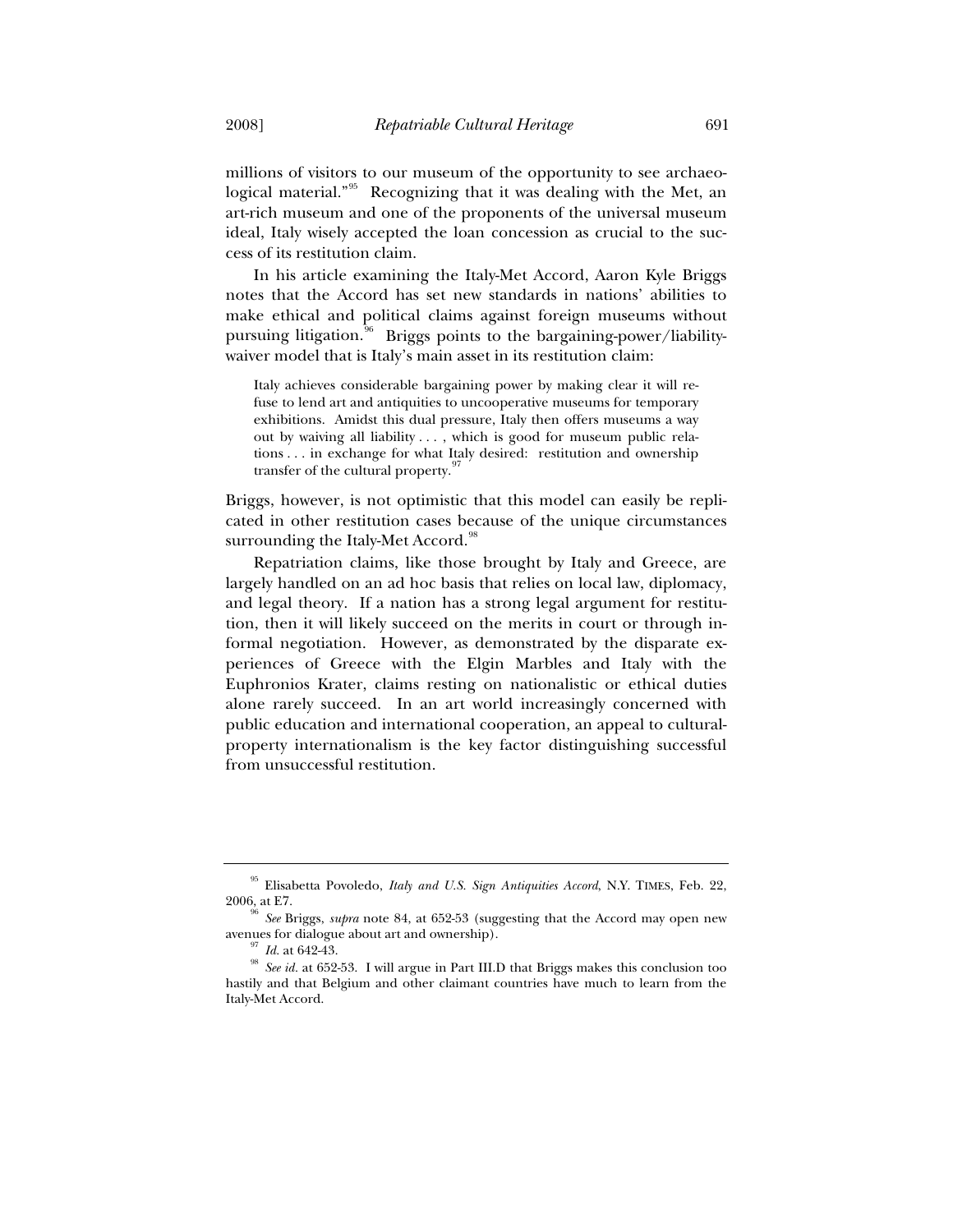# III. RESTITUTION OF FLEMISH ART AND POSSIBLE SOLUTIONS IN PUBLIC AND PRIVATE LAW

Whether Belgium has a legal claim for possession of paintings stolen by French armies and placed in French museums almost two centuries ago depends on Belgium's ability to make a convincing restitution argument based on the four principles of legality, morality, nationalism, and universalism. Key to a successful claim is whether Belgium can show that repatriation is best for public education and cultural-property internationalism. A convincing argument for restitution, however, does not alone create ownership rights for Belgium. It must also overcome a host of jurisdictional and other legal hurdles implicit in multinational legal conflicts. Seemingly simple issues, such as where to bring a lawsuit or which nation's law to apply, become significant problems in restitution claims. The hypothetical case between Belgium and France shows that jurisdictional dilemmas can thwart strong repatriation claims.

This final Part analyzes the strength of Belgium's possible restitution claim by first examining the arguments for and against returning Flemish Art. Parts III.B and III.C then consider the legal routes for restitution—both in French courts under French law and in international adjudicatory bodies. Finally, Part III.D examines formal and informal negotiation as a possible route for restitution and argues that the methods of negotiation in the Italy-Met Accord should be standardized in order to close the illogical gaps in cultural-property law.

# A. *Why Should France Return Flemish Art Now?*

As seen in the failed Elgin Marbles claim and the successful Italy-Met Accord, the four basic principles of cultural-property law must be present in a convincing restitution claim. Although nationalism, morality, and legality are important considerations, an explanation of how restitution works within the universal-museum model is central to success.<sup>99</sup>

# 1. Nationalism

In order to warrant protection under the special rules for cultural property, the Flemish paintings in the Louvre and regional museums must have been and continue to be important to Belgium's cultural

<sup>99</sup> *See* discussion *supra* Part II.B.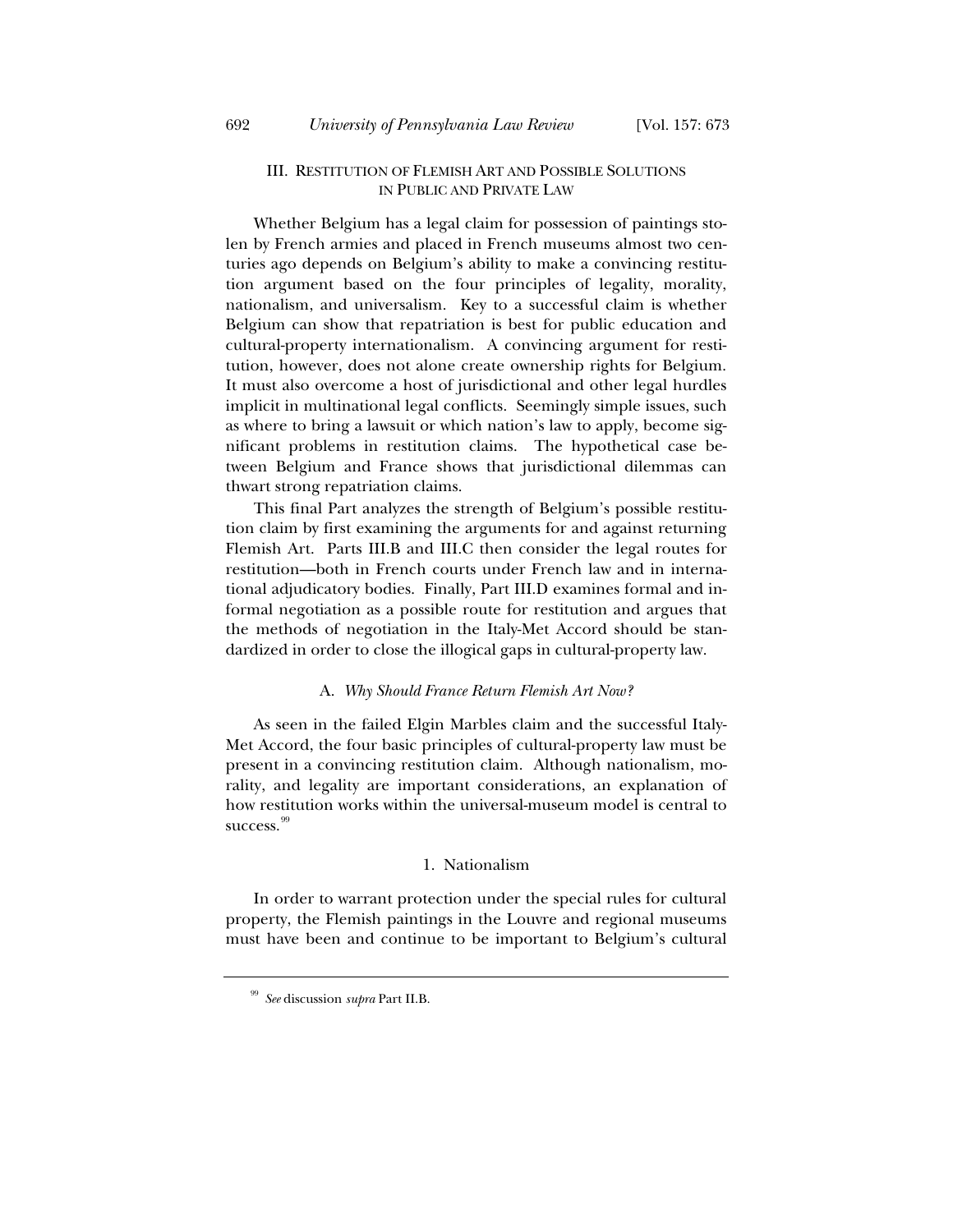identity. There is no controlling definition of cultural heritage and property; however, international and local law provides some instructive guidance. Article 1 of the 1970 UNESCO Convention on the Means of Prohibiting and Preventing the Illicit Import, Export and Transfer of Ownership of Cultural Property defines cultural property as "property which, on religious or secular grounds, is specifically designated by each State as being of importance for archaeology, prehistory, history, literature, art, or science."<sup>100</sup> Furthermore, French export law labels "[o]bjects of national importance for historical or artistic reasons" protected cultural property.<sup>101</sup>

Importantly, the Second Treaty of Paris and accompanying correspondences identified Flemish art as Belgium's cultural property at the time it was taken by Napoleon's forces. The Treaty justified restitution because of the importance of art to each nation.<sup>102</sup> Because the Treaty and its signatories identified the stolen works of art as important to Belgian cultural identity, the art likely falls under the extraordinarily broad definitions of artistic cultural property in the UNESCO Convention and in French law.

## 2. Morality and Legality

While Belgium can strongly argue that France has a moral obligation to return the art, the existence of a legal obligation is unclear. Claimants can almost always make a moral or ethical argument for restitution when art was stolen during war or unrest. Belgium here need only note how Napoleon preyed on its relative weakness at the beginning of the nineteenth century and how France's armies forcibly removed art from Belgian churches, museums, and homes.

Particularly when art was stolen centuries ago, however, claims are not always based in law.<sup>103</sup> It is not settled whether France actually violated international law when its troops took art from Belgian churches and galleries. During the eighteenth century, art law evolved a great deal, from prize law to the current concept of cultural property. Artlaw scholar John Henry Merryman argues that the common law before

<sup>&</sup>lt;sup>100</sup> UNESCO Convention on the Means of Prohibiting and Preventing the Illicit Import, Export and Transfer of Ownership of Cultural Property art. 1, Nov. 14, 1970,

<sup>823</sup> U.N.T.S. 231, 233 [hereinafter 1970 UNESCO Convention].<br><sup>101</sup> GREENFIELD, *supra* note 40, at 113 (quoting the Law of June 23, 1941 (Fr.)).<br><sup>102</sup> *See* KOWALSKI, *supra* note 38, at 22-23 (linking the rise of national

<sup>&</sup>lt;sup>03</sup> See supra Part II.B (discussing Italian, Peruvian, and Greek claims for restitution).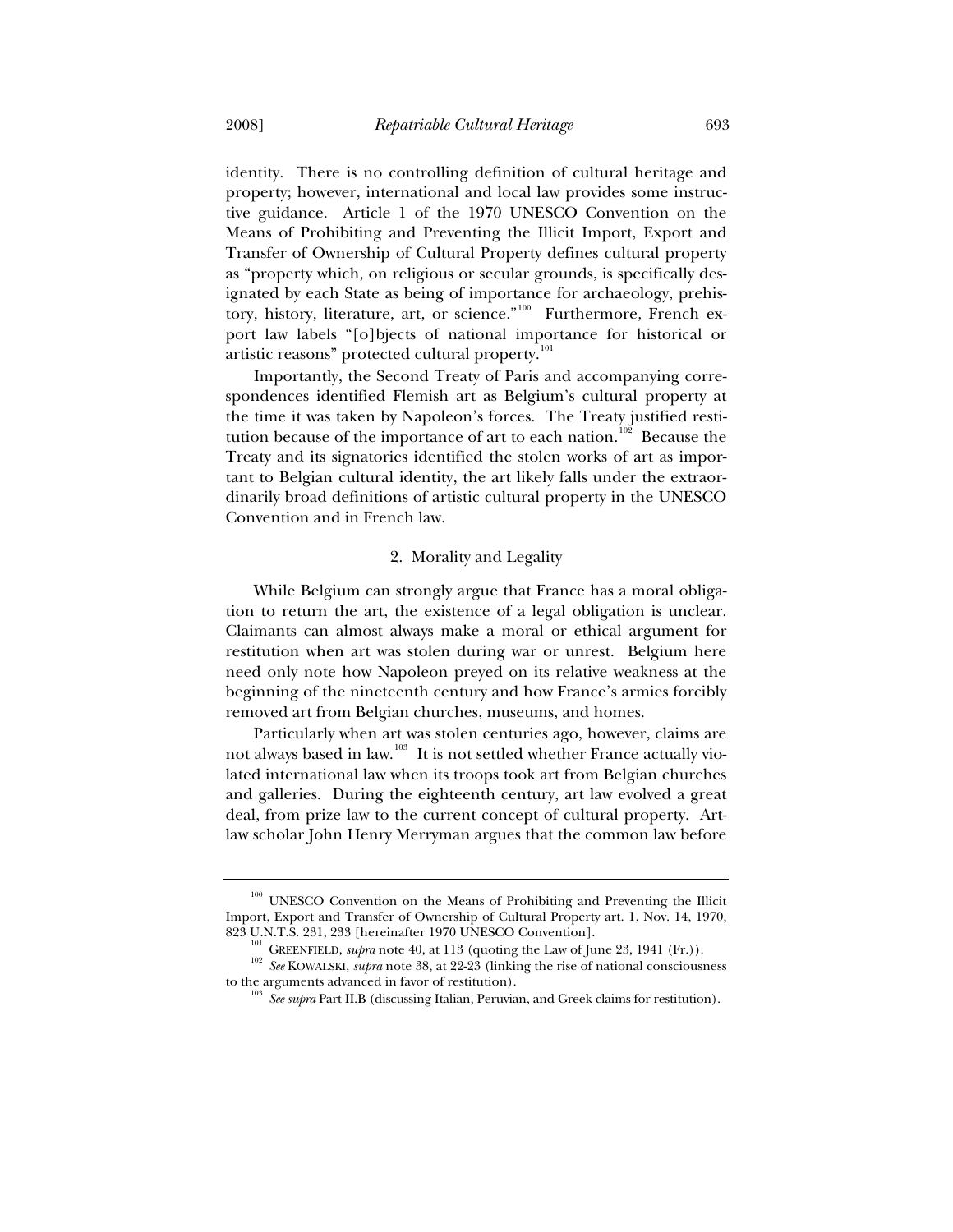1815 did not completely prevent armies from keeping spoils of war because prize law still applied.<sup>104</sup> The first Belgian paintings, however, were taken in 1794—decades after many other European treaties required restitution of stolen art.<sup>105</sup> Nevertheless, even if the thefts were not illegal at the time they occurred, the Second Treaty of Paris pressured France to return stolen art. Because Belgium can point to a specific treaty requiring restitution of its art, its restitution claim is much stronger than one resting on ethics alone.

## 3. Universalism

As with other contemporary restitution claims, the fourth culturalproperty principle—universalism—creates a significant roadblock for Belgium. Some French writers believed that the 1815 restitution of art to other European countries unfairly and unethically hindered public appreciation of art.<sup>106</sup> As an art-rich participant in the 2006 Declaration describing the importance of the universal museum, $107$  the Louvre would undoubtedly base its opposition to restitution on the concept of cultural-property internationalism. The Louvre has innumerable resources to preserve and protect Flemish art for the public at large. Particularly in the wake of the  $2006$  Italy-Met Accord,<sup>108</sup> however, it is undecided whether universalism makes museums owners of world heritage or simply stewards of it, subject to restitution in certain circumstances.109 Because Belgium has a stable economy and numerous world-class museums that could properly preserve returned artwork, it has a better restitution claim than Greece did for restitution of the El-

<sup>104</sup> *See* Merryman, *supra* note 43, at 6 (stating that appropriating art as a spoil of war did not violate international law at the time).<br><sup>105</sup> *See generally* Frigo, *supra* note 45, at 50-51 (describing legal arrangements in the

sixteenth and seventeenth centuries). 106 *See, e.g.*, Eugène Müntz, *Les invasions de 1814–1815 et la spoliation de nos musées*

<sup>(</sup>pt. 2), LA NOUVELLE REVUE, July, 1897, at 201-02 (decrying the limited return of some art to the Netherlands as unnecessary); *see also id.* (pt. 1), LA NOUVELLE REVUE, April, 1897 (criticizing the Allies for requesting return of art from the Louvre where it could have been appreciated by more members of the public); *id.* (pt. 3), LA NOUVELLE RE-VUE, August, 1897 (same).<br> $\frac{107}{107}$  See supra note 61 and accompanying text.

<sup>&</sup>lt;sup>108</sup> The Met also signed the 2006 declaration exalting the universal museum. *See* Art Inst. of Chicago et al., *supra* note 61.<br><sup>109</sup> *See* Briggs, *supra* note 84, at 652-53 (suggesting that recent "dialogue between

source nations and museums" may lead to museums acting primarily as "stewards of cultural property").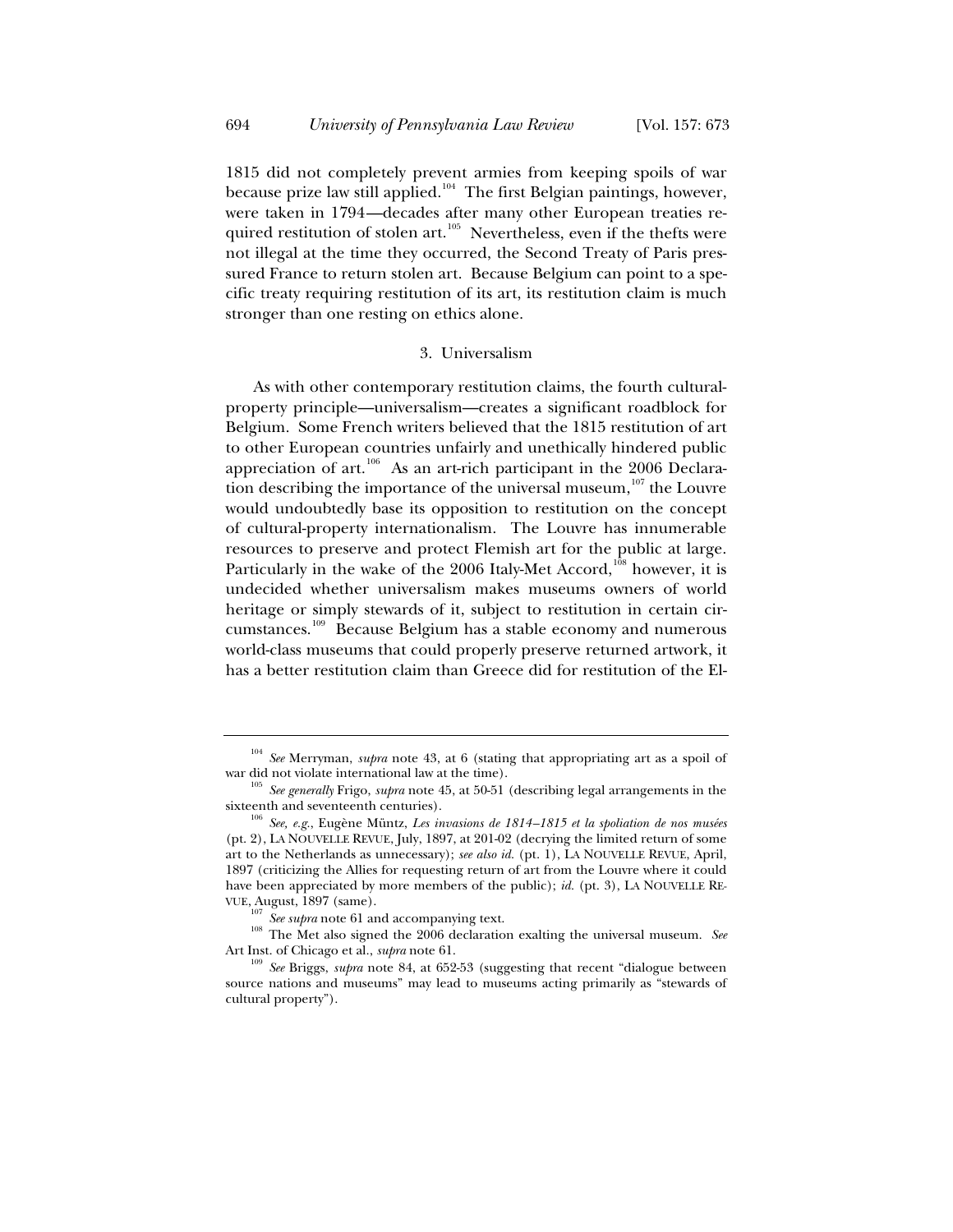gin Marbles.<sup>110</sup> As long as Belgium is willing to make concessions like the loan agreement in the Italy-Met Accord—or otherwise show its devotion to public education and study of the arts, it would likely overcome the problem of cultural-property internationalism.

As a competent steward of important cultural objects and the rightful owner of many Flemish works remaining in French museums after the Second Treaty of Paris, Belgium would fulfill the four principles of cultural-property restitution. Unlike Greece, Belgium is a country well situated to show how restitution could benefit the art world. If Belgium can find an appropriate forum for its claim, it can make a strong case for restitution.

#### B. *Possible Solutions in Private International Law*

Even though the principles underlying cultural-property law arguably favor restitution, Belgium must find an appropriate forum to adjudicate its claim. Informal negotiation with individual museums is an option, but the result of negotiation is highly uncertain.<sup>111</sup> An alternative is to bring a case in French courts under French private law.

Kurt Siehr presents three problems associated with the use of recovery proceedings under private international law:  $(1)$  jurisdiction,<sup>112</sup> (2) statutes of limitations, $113$  and (3) title acquired by limitation or looting.<sup>114</sup> Belgium is not barred from bringing a case for lack of jurisdiction. French troops stole Flemish art, and because the art remains in French museums today, French courts have jurisdiction over a repatriation claim. However, French property law creates a number of challenges with regard to the applicable statute of limitations and title.

First, the general statute of limitations in France requires a plaintiff to bring a case to reclaim an object from a possessor who acquired

<sup>110</sup> *See id.* at 646 (claiming that an important factor supporting Britain's universalist argument in the Elgin Marbles controversy is that Greece does not have the re-<br>sources to protect the Marbles if returned).

<sup>&</sup>lt;sup>111</sup> *See supra* Part II.B. 112 *See supra* Part II.B. 112 *Kurt Siehr, <i>Restitution of Looted Art in Private International Law*, *in RESTITUTION* OF LOOTED ART, *supra* note 45, at 71, 80 (discussing how a host state's legal system can

make recovery difficult by creating immunity for museums). <sup>113</sup> *Id.* at 86-88 (citing art-recovery cases under New York and German law where the statutes of limitations did not bar the recovery claims, and a Dutch recovery case where the statute of limitations did bar the claim).<br><sup>114</sup> *Id.* at 81-83 (explaining that, while looting no longer creates title in an object,

other legal limitations—such as statutes of limitations or the particular classification given to recovery actions for stolen art—can bar recovery claims).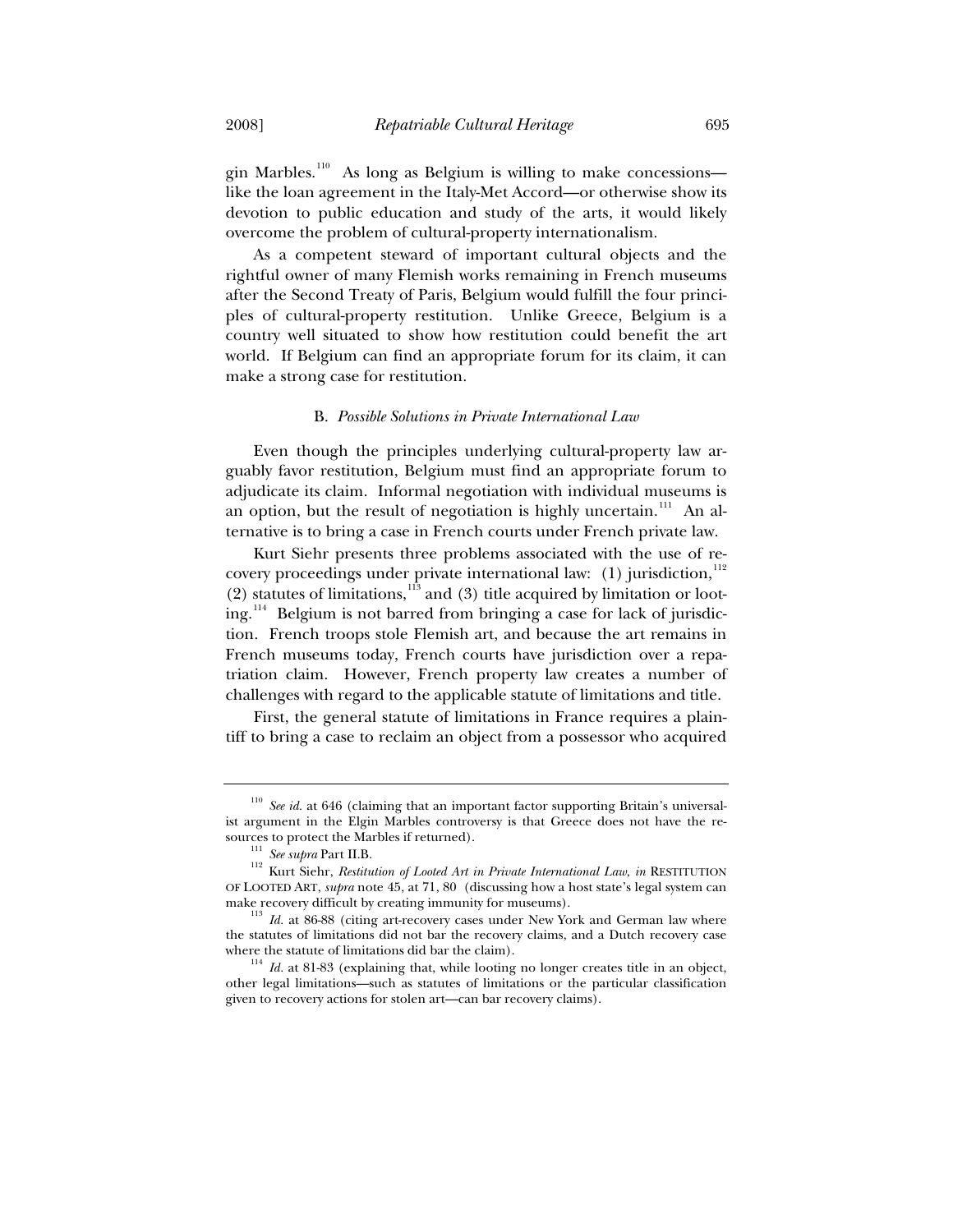it in good faith within three years from the date of the loss or theft.<sup>115</sup> When there is an absence of good faith, the limitations period is lengthened to thirty years.<sup>116</sup> Even though the Flemish art was taken by force and in bad faith, the longer thirty-year statute would still bar a claim for art taken almost two centuries ago.

A potential loophole exists in French property law, however, which might allow a longer statutory period. When the Louvre and certain other museums and libraries were declared national property in 1848, French case law began to recognize a special category of "classified chattels," including artwork in state and local public museums.<sup>117</sup> French courts established a rule of lenience with regard to state claims for artwork stolen from these museums. For example, in *Bibliothèque Royale c. Charron*, 118 a court allowed a public library to recover an important manuscript after the statute of limitations had run. More dramatically, in *Bonnin c. Villes de Mâcon et de Lyon*, 119 a city museum succeeded in its restitution claim to recover a medieval manuscript forty-three years after the manuscript was stolen. The Law on Historic Monuments of December 31, 1913, codified the precedent in *Bibliothèque Royale* and *Bonnin* by granting the Fine Arts Minister an unlimited amount of time to bring an action for stolen goods.<sup>120</sup> Although this rule seems to be promising for Belgium's claim, no case has allowed parties other than the French Minister of Culture and Communication to make use of the unlimited statute of limitations. Nonetheless, Belgium might be able to rely on the special categorization of artwork as "classified chattels" under French law to get around the otherwise strict thirty-year deadline.

<sup>&</sup>lt;sup>115</sup> CODE CIVIL [C. CIV.] art. 2279 (Fr.), *translated in* THE FRENCH CIVIL CODE 418 (John H. Crabb trans., rev. ed. 1995).

<sup>&</sup>lt;sup>16</sup> Id. art. 2262 (Fr.), *translated in* THE FRENCH CIVIL CODE, *supra* note 115, at 416 ("All actions, [in rem] as well as [in personam], are pr[o]scribed by thirty years, without the one who alleges such pr[o]scription being obliged to show a right thereto, or

an inferred objection of bad faith being able to be raised against him.").<br><sup>117</sup> *See* Ruth Redmond-Cooper, *Limitation of Actions*, *in* ART LOANS 343, 360-62<br>(Norman Palmer ed., 1997).

 $118$  Cours Royales [Royal Court] Paris, Jan. 3, 1846, D.P. II 1846, 2e civ. 212, 213 (allowing recovery after eight years despite the general three-year statute of limitations

at the time).<br><sup>119</sup> Cass. req. [highest court of ordinary jurisdiction] Paris, June 17, 1896, D.P. I<br>1897. le civ. 257.

<sup>&</sup>lt;sup>120</sup> *See* Law on Historic Monuments of Dec. 31, 1913, art. 20, D.P. IV 1915, 153, 157; *see also* Ruth Redmond-Cooper, *Time Limits in Actions to Recover Stolen Art*, *in* THE RECOVERY OF STOLEN ART *supra* note 64, at 153 (noting that works of art frequently remain recoverable for longer periods of time than other stolen items).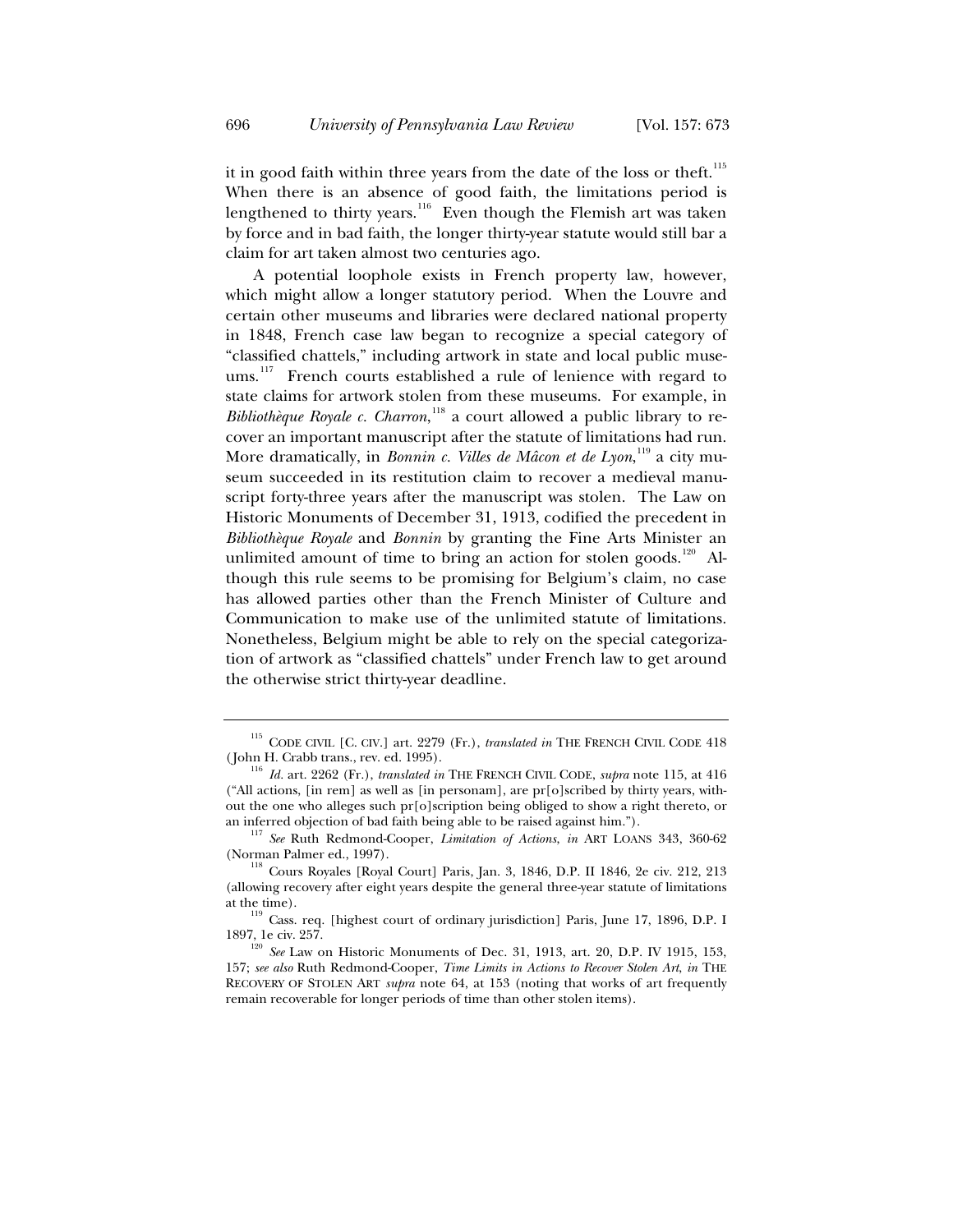Even if Belgium were able to skirt the French statute of limitations, the Law on Historic Monuments, and the French Export Law of June 23, 1941, prevent public museums from disposing of art, particularly works made before 1900.<sup>121</sup> This means that French courts would likely bar restitution because French law prohibits transferring ownership of art belonging to the state. For example, when Greece made a restitution claim for the Venus de Milo (located in the Louvre), France asserted that French law prevented the return even if there was "a wish to do so; these treasures belonged to the French nation." $122$ 

This precedent, however, does not engender title by looting. The Venus de Milo was legally purchased by a French ambassador in Constantinople in 1821. The Flemish art, on the other hand, was forcibly taken, and France essentially violated the spirit of the Second Treaty of Paris by not returning it. With regard to stolen or illicitly traded items located in the Louvre and other museums, French courts have been more lenient. In 1950, France returned Laotian artwork taken during the colonial invasion of Laos.<sup>123</sup> In 1981, a French court ordered restitution of an illicitly traded Amon Min statue to Egypt.<sup>124</sup> Additionally, in 1980, France agreed to a long-term loan agreement with the Iraq Museum for fragments of the Babylonian law codes.<sup>125</sup> Still, each of these restitutions involved return of art to non-Western countries. European countries generally are more willing to repatriate art to former colonies in Africa and Asia than to exchange art with other European nations. This is particularly true for exchanges between members of the European Union. In many cases, the universalmuseum concept disfavors transfers among European countries, as these nations increasingly view themselves more as members of the greater Union than as individual nation states. $^{126}$ 

Overall, even though French courts would have jurisdiction, Belgium must cross too many hurdles for successful restitution under private law. Not only does the generally applicable statute of limitations

<sup>&</sup>lt;sup>121</sup> GREENFIELD, *supra* note 40, at 113 (quoting the export-law provision requiring authorization from the Secretary of State for Education and Youth for export of in-

cluded works).<br>
<sup>122</sup> *Id.* at 111.<br>
<sup>123</sup> Magnusson, *supra* note 55, at 4.<br>
<sup>124</sup> See GREENFIELD, *supra* note 40, at 374; Magnusson, *supra* note 55, at 5.<br>
<sup>125</sup> Magnusson, *supra* note 55, at 5.<br>
<sup>126</sup> See GREENFIELD can be seen to run counter to the idea of national cultural protection, and to positively impede the concept of cultural return within Europe."); *cf.*, *e.g.*, Schadla-Hall, *supra* note 39, at ix n.2 (noting Italy's return of a fourth-century obelisk to Ethiopia).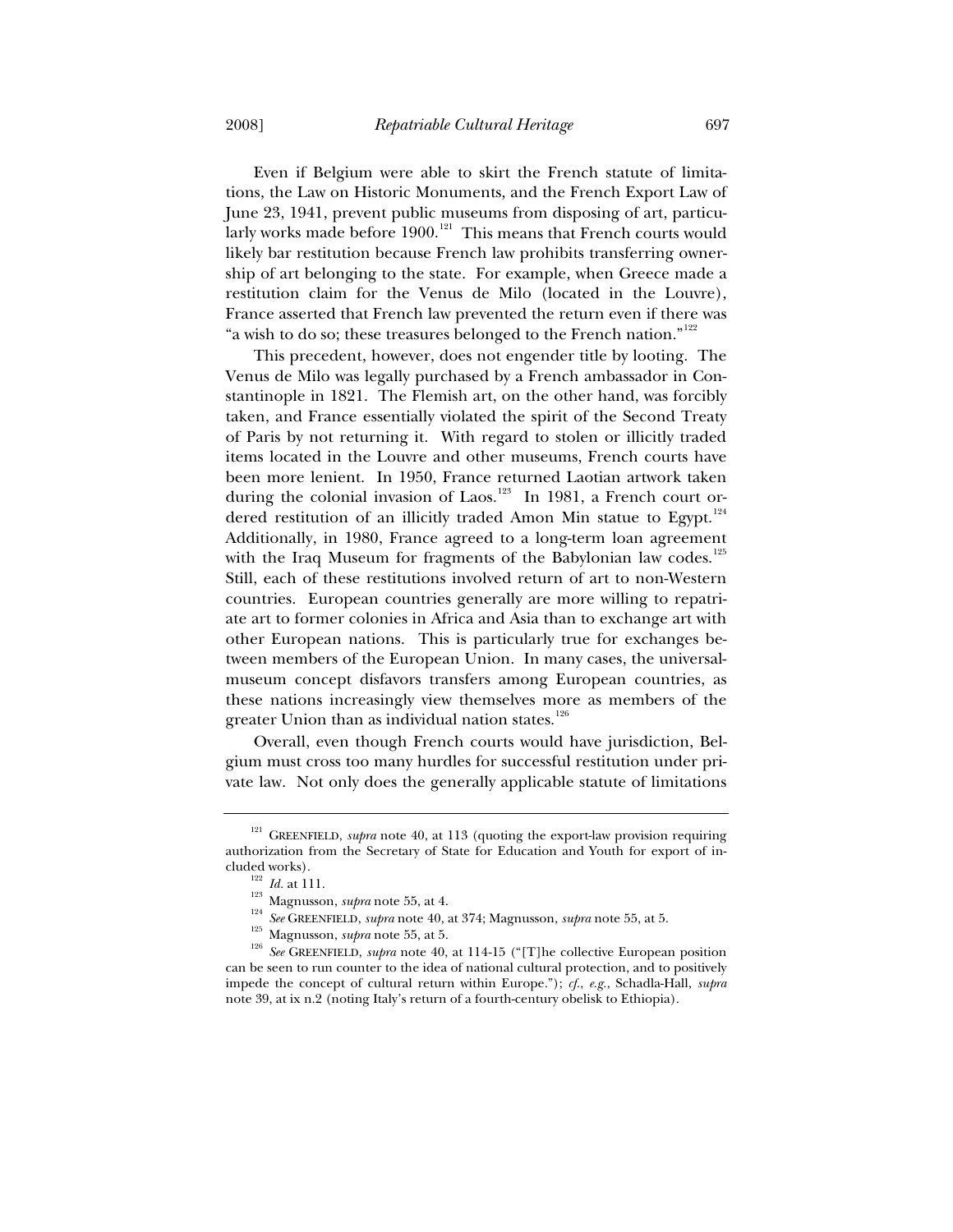bar Belgium's claim at this point, but also France's unique legal structure may prevent the Louvre and other museums from handing over artwork even when statutes of limitations do not. While France more readily accepts restitution to "non-Western" or "non-European" countries, it is less likely to decide a restitution claim in favor of another European Union member.

## C. *Possible Solutions in Public International Law*

The clear benefit of public international law over private law is consistency. A problem with private international cultural-property law in general is the degree of legal variance between countries. Possible solutions in private law, therefore, depend not only on the merits of a claimant's case, but also on the jurisdictional laws and statutes of limitations of particular countries. In order to circumvent the inconsistencies of private law, many claimant countries turn to public international law as an alternative.

Following the growing popularity of cultural-property internationalism and the campaign to return stolen Nazi art, a number of international conventions laid out rules for restitution in public interna-<br>tional law.<sup>127</sup> Because public international law is based on the Because public international law is based on the common law of cultural property, Belgium would have a high likelihood of success on the merits should it rely on public law. Nonetheless, because France has not ratified several major international conventions, Belgium may face a jurisdictional problem in finding an appropriate forum to hear a restitution claim.

International cultural-property law emerged at the end of the French Revolution. Since the Congress of Vienna and the Second Treaty of Paris in 1815, two bodies of international cultural-property rules have emerged. The first set of principles requires nations to avoid destroying cultural property in occupied countries, while the second concerns the obligation to return looted cultural property.<sup>12</sup>

 $127$  For a good general overview of public international cultural-property law, see Patty Gerstenblith & Lucille Roussin, *International Cultural Property*, 41 INT'L LAW. 613 (2007).

<sup>&</sup>lt;sup>128</sup> Frigo, *supra* note 45, at 48-49 (describing the evolution of these bodies of law and finding that the obligation to return has been much more controversial than the rule to avoid destruction); *see also supra* Part II.A.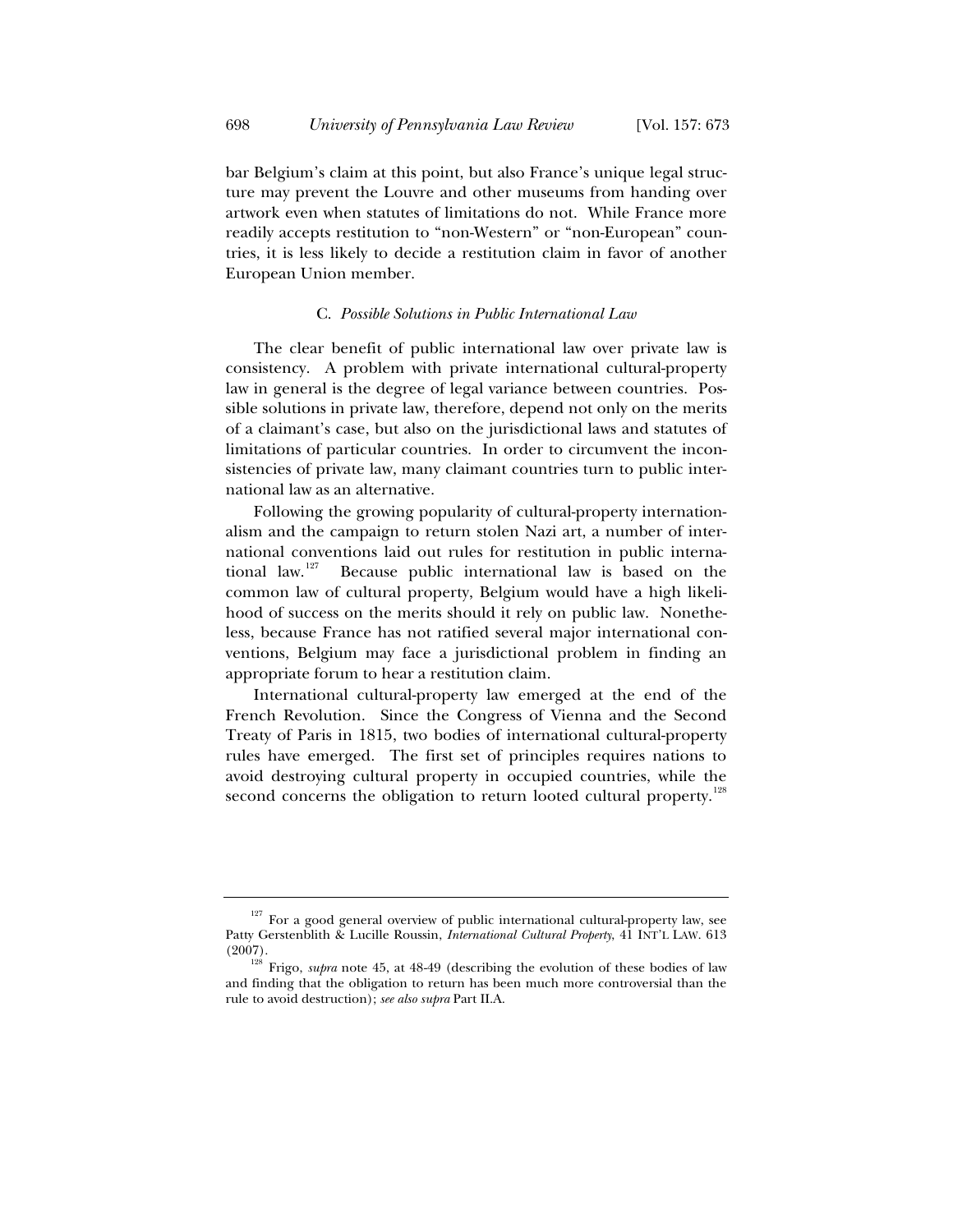Common international law also has no statute of limitations for any claim.<sup>129</sup>

Two conventions grew out of common cultural-property law following World War II: the 1970 UNESCO Convention and the 1995 UNIDROIT Convention. The UNESCO Convention is the primary source of international law governing cultural property today and has been ratified by most, but not all, nations.<sup>130</sup> The Convention broadly requires restitution of stolen and illicitly traded art, and, because it has no rules about time limitations,<sup>131</sup> would be an excellent basis for a Belgian claim. A key problem with the UNESCO Convention, however, is the absence of art-rich nations, including France, as member states.<sup>132</sup> Because France is not a member state, Belgium cannot claim that France has any obligation under the UNESCO Convention.

France was, however, a signatory of the 1995 UNIDROIT Convention on the International Return of Stolen or Illegally Exported Cultural Objects.<sup>133</sup> UNIDROIT and UNESCO provide similar protections for illicitly traded cultural property, but UNIDROIT is silent with regard to wartime seizures. As a result of this silence, many scholars feel that UNIDROIT is a watered-down law favoring art-rich coun-

<sup>&</sup>lt;sup>129</sup> GREENFIELD, *supra* note 40, at 82 (concluding that "national legislation cannot prescribe any rights in international law and could not have any effect on any interna-

<sup>&</sup>lt;sup>130</sup> *See* 1970 UNESCO Convention, *supra* note 100.  $C_f$  JIRÍ TOMAN, THE PROTECTION OF CULTURAL PROPERTY IN THE EVENT OF ARMED CONFLICT 345 (1996) (arguing that there is no statute of limitations for claims<br>related to the return of cultural property under the UNESCO Convention).

 $132$  The lack of key parties is a problem plaguing international cultural-property conventions. *See* Norman Palmer, *Statutory, Forensic and Ethical Initiatives in the Recovery of Stolen Art and Antiquities*, *in* THE RECOVERY OF STOLEN ART, *supra* note 64, at 1, 20 (noting that the United Kingdom, along with several other important nations, has not ratified the 1970 UNESCO Convention); Eric A. Posner, *The International Protection of Cultural Property: Some Skeptical Observations*, 8 CHI. J. INT'L L. 213, 219 (2007) (noting that many treaties suffer from both insufficient adoption and insufficient enforcement). 133 June 24, 1995, 34 I.L.M. 1322 [hereinafter UNIDROIT Convention]. For a good

comparison of the UNESCO and UNIDROIT Conventions, see Lyndel V. Prott, *UNESCO and UNIDROIT: A Partnership Against Trafficking in Cultural Objects*, *in* THE RECOVERY OF STOLEN ART, *supra* note 64, at 205. Even though France was a signatory of the UNIDROIT Convention, most "market countries" have not signed the Convention, severely limiting a claimant country's use of the Convention. *See* Stacey Falkoff, *Mutually-Beneficial Repatriation Agreements: Returning Cultural Patrimony, Perpetuating the Illicit Antiquities Market*, 16 J.L. & POL'Y 265, 299-304 (2007) (describing the many problems claimant countries face under UNIDROIT, including vague language and the absence of many market countries as signatories); Symeon C. Symeonides, *A Choice-of-Law Rule for Conflicts Involving Stolen Cultural Property*, 38 VAND. J. TRANSNAT'L L. 1177, 1186-87 (2005).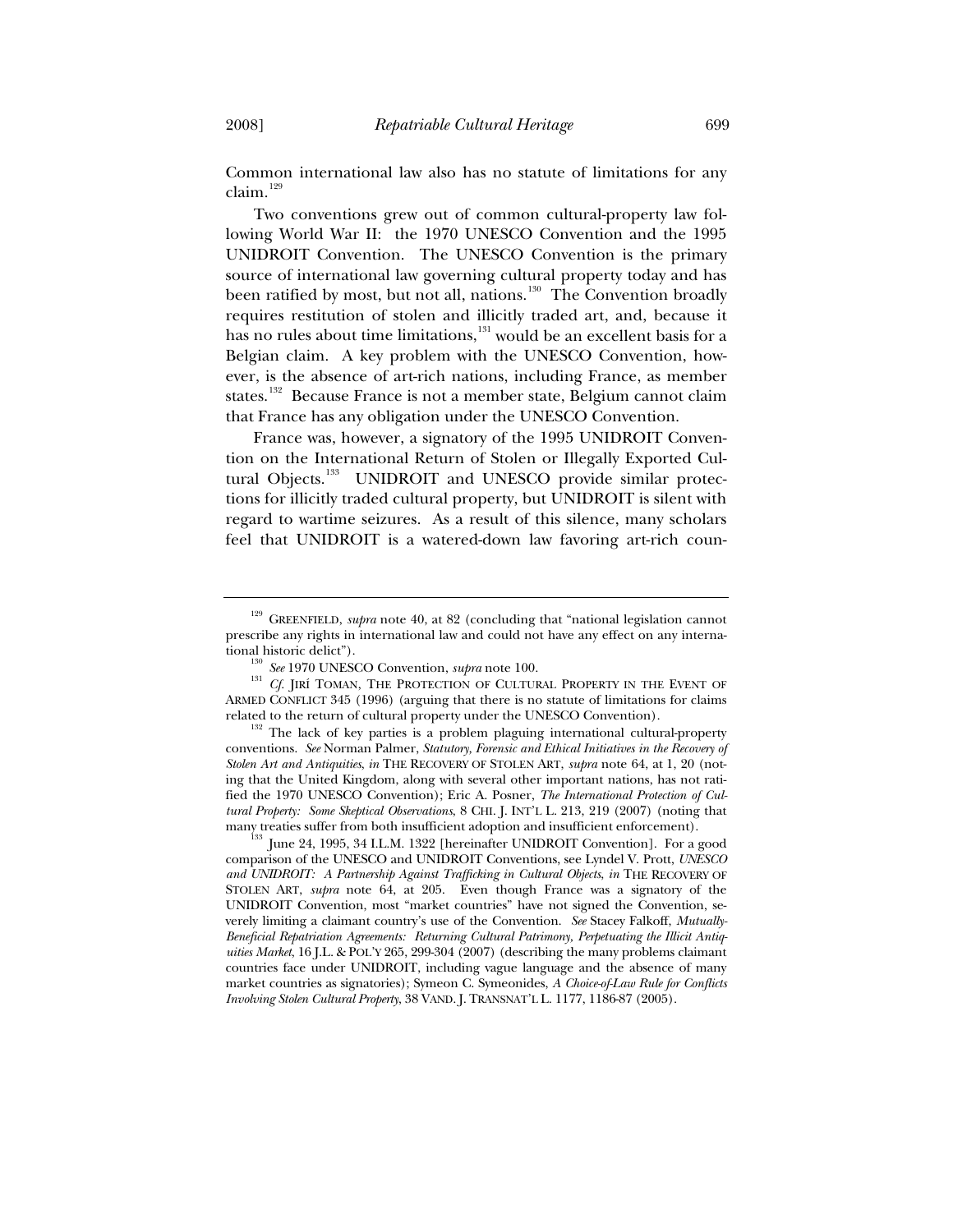tries.<sup>134</sup> Additionally, the UNIDROIT Convention includes a statute of limitations barring claims brought more than three years after the time of discovery with a "longstop" provision of fifty years.<sup>135</sup> If a cultural object is particularly important to the cultural identity of the possessing country, even this "longstop" rule is subject to a three-year limitation period running from the date of discovery of the location and identity of the possessor.<sup>136</sup> Even though the UNIDROIT statute of limitations alone presents an obvious problem for Belgium, the insurmountable hurdle involved in using public international law is that both the UNESCO and UNIDROIT Conventions are not retroactive. No express provision of either Convention denies retroactivity, but the standard rule of international law is that treaties are not retroactive and that an explicit provision saying so is not required.<sup>137</sup>

Ultimately, if Belgium were to bring a claim relying on public international law, it would have to base its case on common law rather than any particular convention. This creates additional jurisdictional problems because, while conventions might designate an appropriate forum, there is no universally suitable public international legal forum to adjudicate Belgium's case. This leaves Belgium with little forum choice. One option is the Council of Europe, which can adjudicate claims brought by member states such as Belgium and France. The Parliamentary Assembly of the Council of Europe, however, issued a 1983 resolution and report on the return of works of art that declared that "claims for the return of cultural property within the European area must be considered differently from claims for return of property outside this area."<sup>138</sup> This rule would bar a claim for cultural property brought by one member state against another. The other potential forum is the International Court of Justice (ICJ), which has jurisdiction over contentious cases between U.N. member nations as long as

<sup>134</sup> *See, e.g.*, Kirstin E. Petersen, Note, *Cultural Apocalypse Now: The Loss of the Iraq Museum and a New Proposal for the Wartime Protection of Museums*, 16 MINN. J. INT'L L. 163, 178 (2007) (noting that UNIDROIT does not provide for the return of wartime seizures and thus provides no solution to art stolen from the Iraq Museum in 2003).

<sup>&</sup>lt;sup>135</sup> UNIDROIT Convention, *supra* note 133, art. 3. The application of the "longstop" provision does not take into account when the art object was discovered, but

places a maximum fifty year limit on action from the time of the theft itself. 136 *See* Redmond-Cooper, *supra* note 117, at 153-54 (discussing the different time limitations in the UNIDROIT Convention); *see also* Prott, *supra* note 133, at 211 (noting that a number of states with an important trade in cultural objects supported time

<sup>&</sup>lt;sup>137</sup> *See* Prott, *supra* note 133, at 213. 138 *See Prott, 35th Sess., Res. No.* 808 Eur. Parl. Ass., *Resolution on the Return of Works of Art*, 35th Sess., Res. No. 808 (1983); *see also supra* note 126 and accompanying text.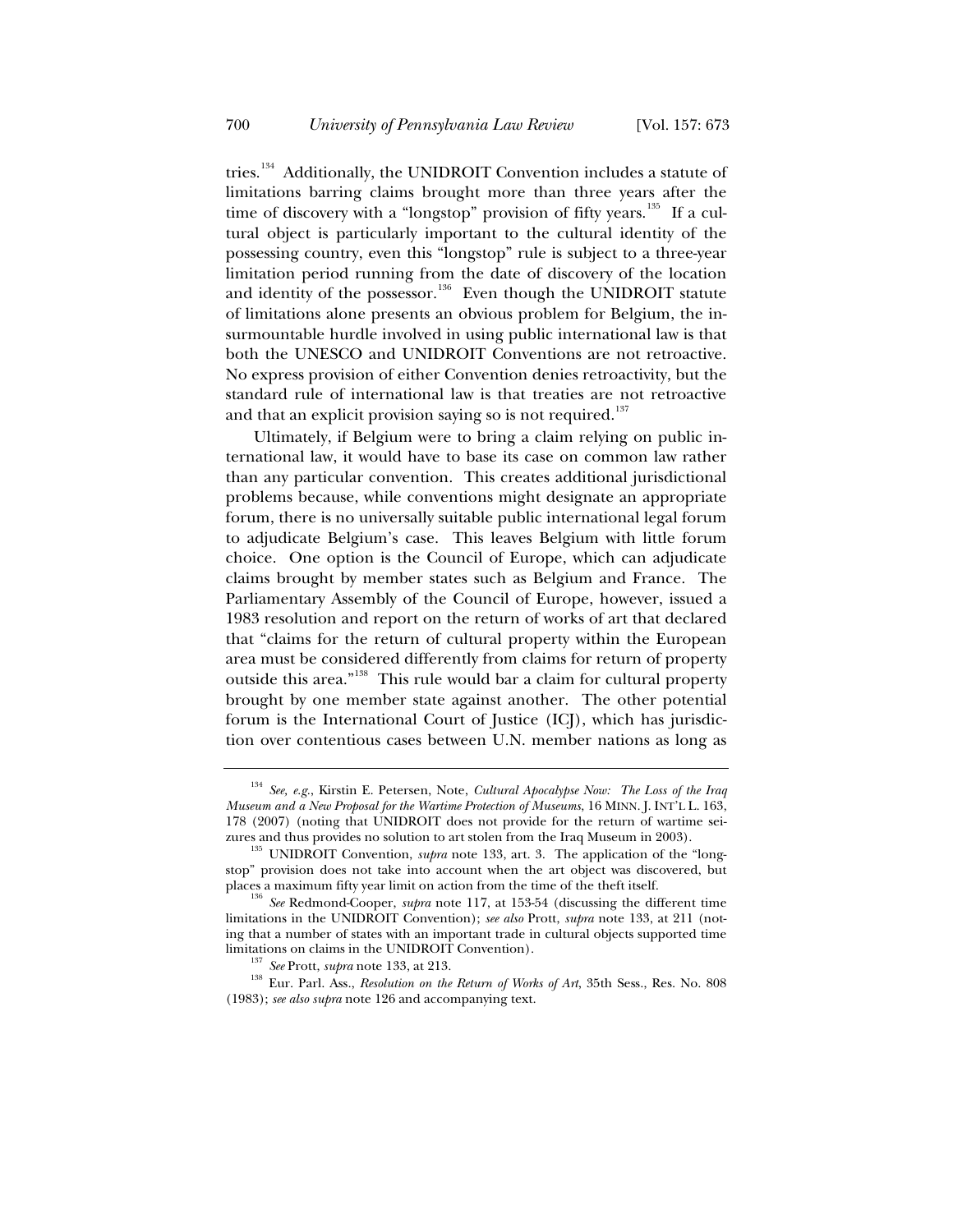both nations "refer" the case to the ICJ.<sup>139</sup> France would therefore have to consent to the hearing based on international common law. Additionally, because judgments of the ICJ are not binding, any decision in Belgium's favor would not mandate restitution. $140$ 

In all, because France has not signed the 1970 UNESCO Convention and because the UNIDROIT Convention provides no relief for nations attempting to recover art stolen during wartime, Belgium's claim would fail under both private and public international law. Although today's legal regimes provide solace for countries whose cultural property was stolen after World War II, nations with longstanding claims are left helpless under the current state of the law. The situation suggests an immense gap in cultural-property law: the legal status of art stolen in wars before the twentieth century.

### D. *The Italy-Met Accord as a Model for Formal Negotiation*

Despite a strong argument for restitution, no legal forum in public or private international law exists in which Belgium can bring a claim against France. The current legal framework essentially protects nations that hold art stolen before the twentieth century. Barring legal claims brought by nations whose artwork and cultural heritage lie in the museum of another country merely because of a flaw in cultural-property law is not a satisfactory result.

While informal negotiation can lead to successful restitution in the absence of litigation, negotiation also produces widely divergent results, as discussed in Part II.B. Many art museums simply invoke the notion of cultural-property internationalism in order to keep impor-

See Statute of the International Court of Justice art. 36(1), June 26, 1945, 59 Stat. 1055, 156 U.N.T.S. 77. ("The jurisdiction of the Court comprises all cases which the parties refer to it and all matters specially provided for in the Charter of the United Nations or in treaties and conventions in force.").<br><sup>140</sup> A peculiar option that other nations have followed is to rely on the United States

Foreign Sovereign Immunities Act, 28 U.S.C. § 1605(a)(3) (2006), which gives United States courts jurisdiction over international disputes involving any works of art that had ever been loaned to or present in an American museum. *See, e.g.*, Sylvia Hochfield, *Who Owns the Stedelijk's Maleviches?*, ARTNEWS, Apr. 2004, at 64, 64-65 (discussing a suit against an Amsterdam museum under the Foreign Sovereign Immunities Act that was brought when the museum lent the paintings in dispute to an American museum). While such a suit is not currently an option for Belgium, if the Louvre or another French museum ever loans one of the Flemish paintings to an American museum, Belgium would have a claim. This might not be a distant hypothetical given the current loan agreement between the Louvre and the High Museum of Art in Atlanta, Georgia. *See* Alan Riding, *France Frets as Louvre Looks Overseas*, N.Y. TIMES, Jan. 1, 2007, at E1.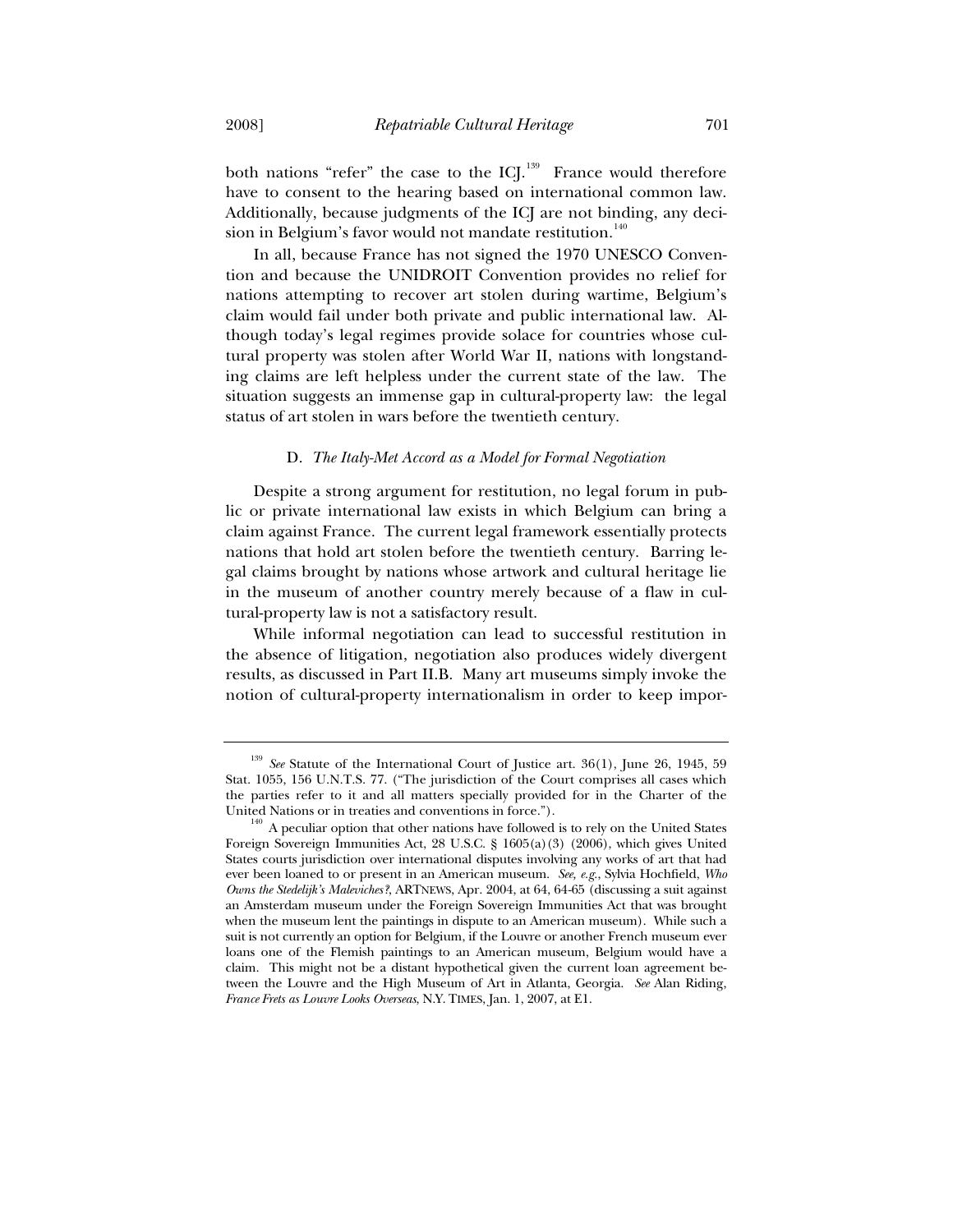tant pieces on their walls, despite the claimant country's best moral, legal, and nationalistic arguments for restitution. Informal negotiation is far too malleable a process to provide consistent protection for countries with legitimate restitution claims. One apparent solution is formalized negotiation procedures. Fortunately, the Italy-Met Accord provides duplicable guidelines for standardized negotiation that would fill the gap in cultural-property law and provide Belgium with a desirable outcome.

Aaron Kyle Briggs has noted that the Italy-Met Accord is particularly instructive because it provides the themes for successful restitution dialogue. He has described how Italy was able to construct a bargaining-power/liability-waiver model to practically bribe the Met into returning the Euphronios Krater.<sup>141</sup> In order for this bargainingpower/liability-waiver model to be successful, Briggs points to six circumstantial requirements: (1) the art in question is important to the possessing museum's collection; (2) the museum cannot afford lengthy litigation; (3) the claimant is an art-rich nation and there is high demand for the claimant's cultural property; (4) the claimant is able to properly preserve cultural property if restituted; (5) the country in which the possessing museum is located must be a party to an international agreement encouraging return of looted art; and (6) the claimant has evidence of illegality in the acquisition process.<sup>142</sup> Although Briggs concedes that the cooperative themes of the Accord are important to future restitution claims, he argues that because of the numerous incidental requirements for success in the bargainingpower/liability-waiver model, the Accord cannot be easily replicated in all other situations.

Although Briggs came to the important conclusion that the Italy-Met Accord provides themes for restitution dialogue, he too quickly dismissed the Accord as a potentially unreplicable model for formal negotiation. What is important about the Italy-Met Accord is not simply the bargaining-power/liability-waiver model, as Briggs notes, but the inclusion of universal museum concepts in the form of the loan agreement. Italy's agreement to provide a series of short-term loans in return for acknowledgement of Italian ownership of the Euphronios Krater sensibly solves the universalism problem encountered

<sup>141</sup> *See* Briggs, *supra* note 84, at 642-43 (discussing how Italy established bargaining power with the Met by threatening to withhold future loans of Italian antiquities and offering to waive its right to future litigation if the Met returned the Krater); *see also supra* Part II.B.

<sup>142</sup> *See* Briggs, *supra* note 84, at 643-48.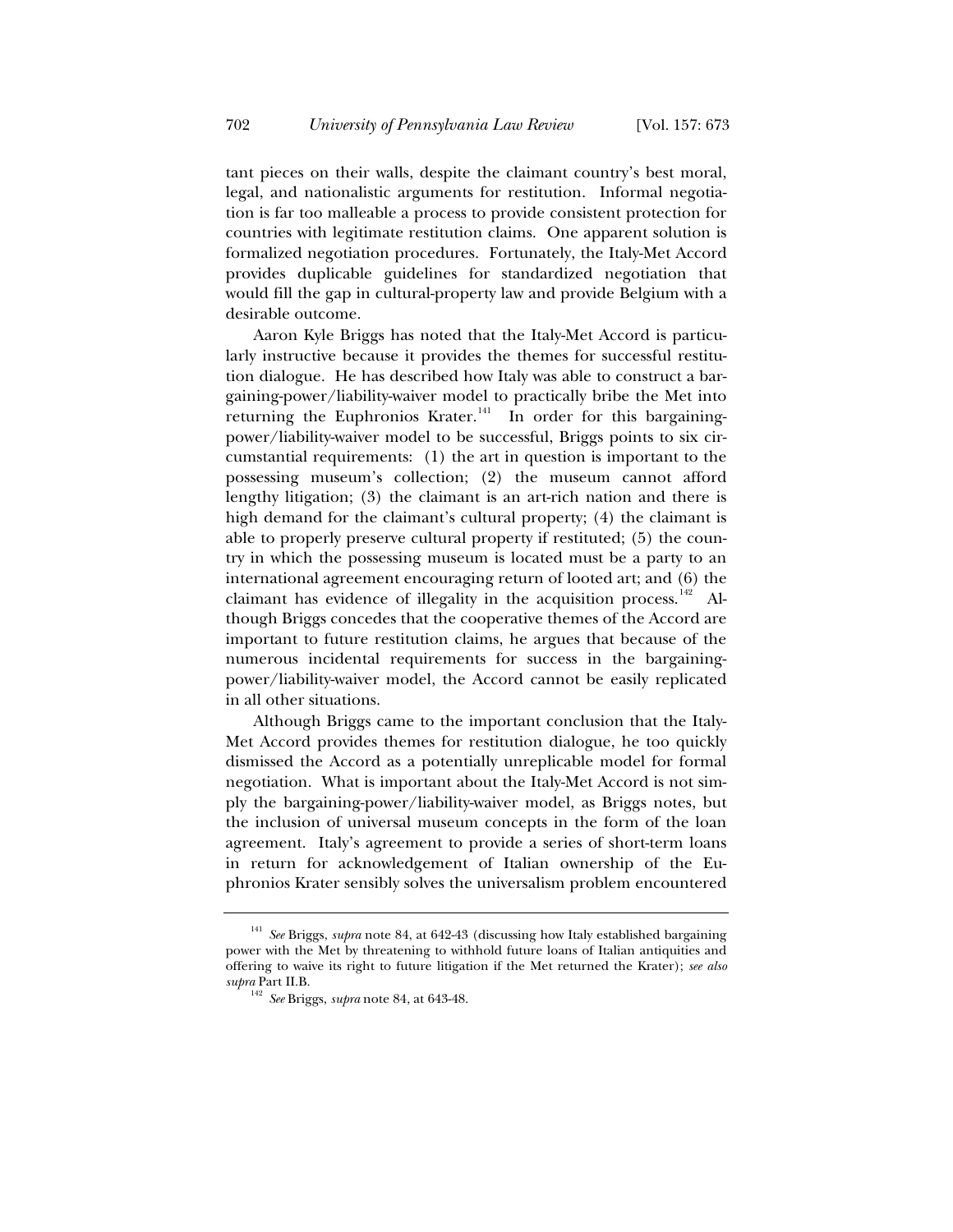by many claimant countries. As long as the claiming country is able to properly preserve returned artwork, loan agreements fill any void in the public's ability to study the art of other cultures. Where cooperative exchanges of art maintain the universal-museum model, strategic reliance on cultural-property internationalism to rebut restitution claims is minimized.

When the Italy-Met Accord is viewed as the successful culmination of the four principles of cultural property, the Accord's processes and conclusions are replicable on a much larger scale. A standardized negotiation model based on the Italy-Met Accord could have four steps:

(1) an initial opportunity for the claiming country to present evidence that artwork was illegally and immorally taken from its borders and that, if restituted, the claimant could properly preserve the artwork;

(2) a chance for the possessing museum or country to offer proof of its good faith acquisition in order to prevent outright restitution;

(3) a mandated short-term loan series in situations where the possessing party acquired the artwork in good faith or where culturalproperty law does not provide a clear remedy (the series would require the claimant to provide short-term loans of comparable artwork in exchange for returning the artwork in question and acknowledging the claimant's ownership); and finally,

(4) a waiver of liability and an agreement not to pursue future legal recourse against the possessing museum or country.

This suggested plan requires the claimant to meet the four requirements for restitution and specifically benefits the public by calling for cooperation and exchange between museums. Furthermore, by requiring loans, the plan diminishes the possibility of frivolous restitution claims. Countries hoping for the return of their artwork must be willing to cooperate and even lend comparable art to possessing museums. Because of this requirement, a claimant has an incentive to bring a claim only for truly important cultural property. The model can be copied in a variety of circumstances and would allow the parties to come to a specific agreement on how best to restitute art.

Belgium would clearly benefit from standardized negotiations following the model of the Italy-Met Accord. Because Belgium can present a strong legal argument for restitution based on the Second Treaty of Paris, it would be able to meet the first step. Additionally, Belgium, like Italy, is a cultural patron of some of the world's finest artwork and is situated to preserve any artwork that is restituted. Even if France is not willing to concede that it holds the artwork in bad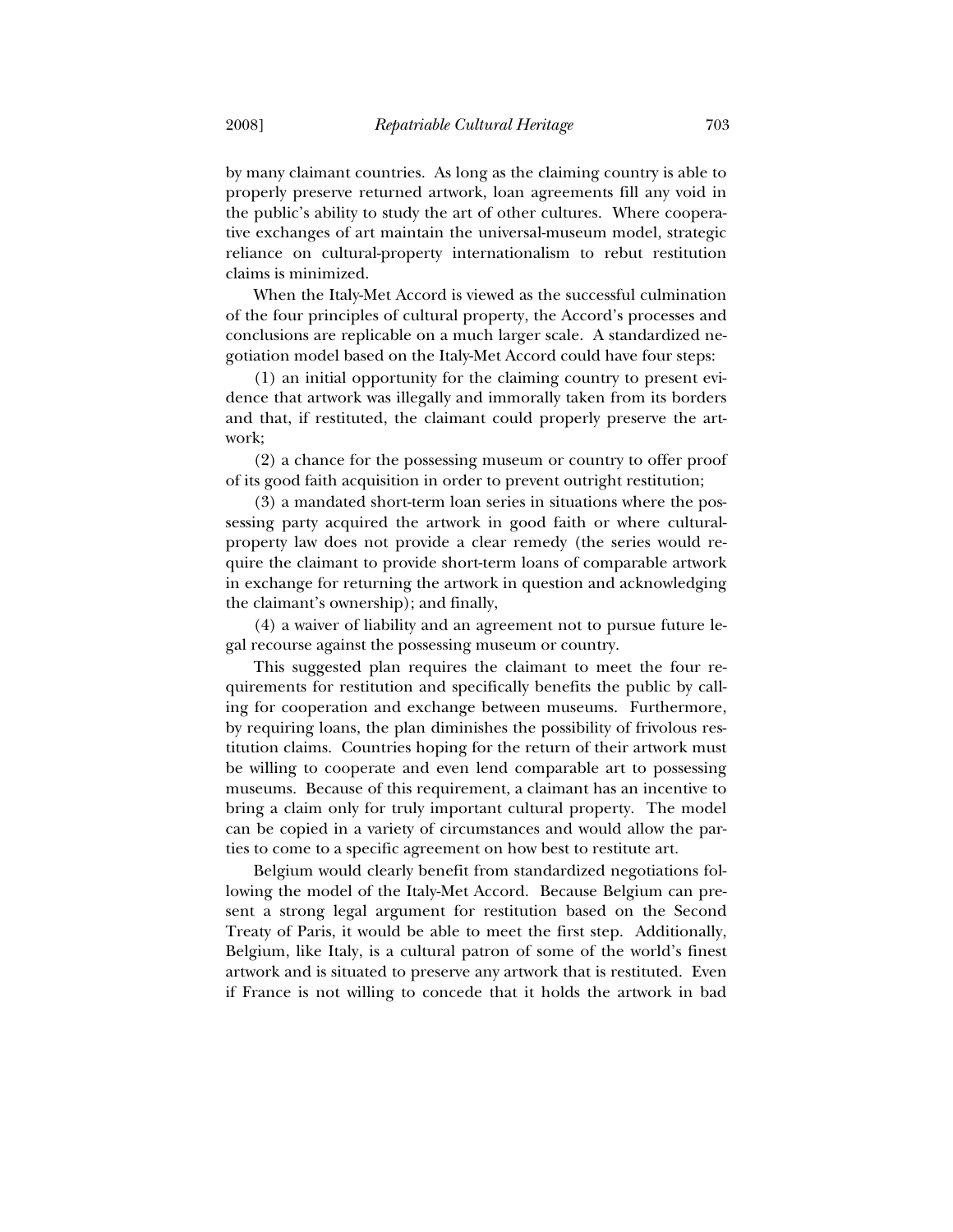faith, Belgium and France could agree to a loan program in exchange for recognizing Belgian ownership of the art. Because Belgian museums hold many great works of art, a series of short-term loans in exchange for restitution would benefit both Belgium and the museums returning the stolen art. One potential difficulty in this proposal is that Belgium would negotiate with individual French museums, rather than engage in nation-to-nation dialogue. While this minor complexity might create some practical difficulties, the potential end result would likely be the same.

The greatest setback for standardizing negotiation procedures is the need for an adjudicatory body to convince museums to follow a new standard. Fortunately, most of the world's museums are members of the International Council of Museums (ICOM) and therefore must adhere to the baseline ethical standards set forth in ICOM's Code of Ethics. Currently, ICOM requirements for repatriation claims are very relaxed. ICOM members must simply submit to dialogue with nations attempting to repatriate cultural property.<sup>143</sup> ICOM provides an acceptable infrastructure for standardized negotiation procedures. Nevertheless, the museum members of ICOM would have to agree to the negotiation plan.

The 2006 Italy-Met Accord auspiciously provides the groundwork for a broadly reproducible standard negotiation procedure that encompasses the four principles at the core of cultural-property law. Formalized negotiation as an industry standard would represent an admirable step by museums themselves to fill the gaps left open by lawmakers.

#### **CONCLUSION**

Because of war, revolution, and colonialism, much of the stolen art currently held in European museums was taken from its respective country of origin before the twentieth century, yet contemporary legal regimes provide little consolation for countries attempting to repossess art looted before World War II. In many instances, private and

 $^{143}$  INT'L COUNCIL OF MUSEUMS, ICOM CODE OF ETHICS FOR MUSEUMS,  $2006$  art. 6.2 (2006), *available at* http://icom.museum/ethics.html ("Museums should be prepared to initiate dialogues for the return of cultural property to a country or people of origin. This should be undertaken in an impartial manner, based on scientific, professional and humanitarian principles as well as applicable local, national and international legislation . . . ."); *see also id.* art. 6.1 ("The possibility of developing partnerships with museums in countries or areas that have lost a significant part of their heritage should be explored.").